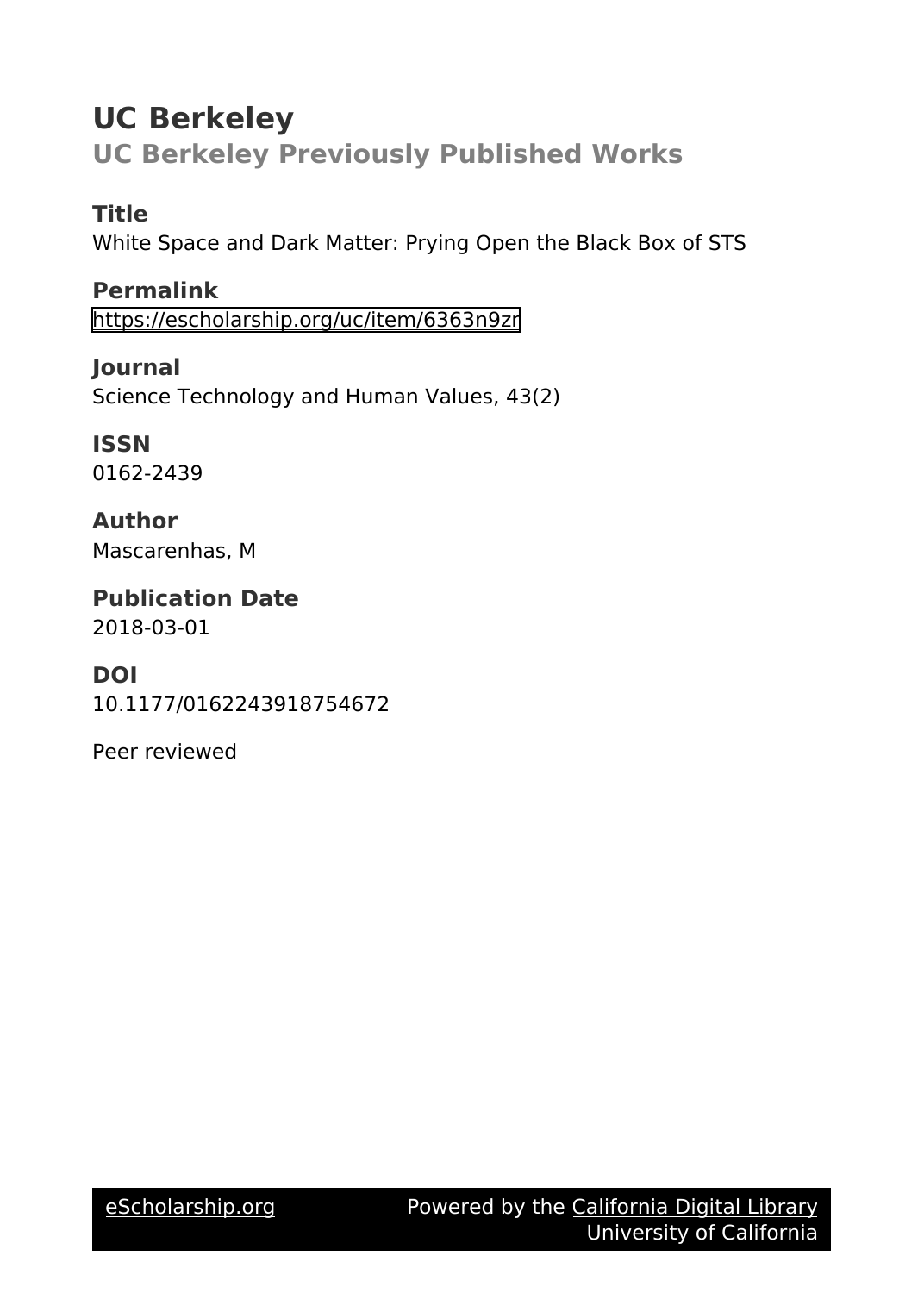

Article

Science, Technology, & Human Values 2018, Vol. 43(2) 151-170 © The Author(s) 2018 Reprints and permission: [sagepub.com/journalsPermissions.nav](https://us.sagepub.com/en-us/journals-permissions) [DOI: 10.1177/0162243918754672](https://doi.org/10.1177/0162243918754672) [journals.sagepub.com/home/sth](http://journals.sagepub.com/home/sth)



# White Space and Dark Matter: Prying Open the Black Box of STS

# Michael Mascarenhas<sup>1</sup>

### Abstract

To a packed audience in Clark Hall, Sheila Jasanoff, a distinguished scholar and former president of the Society for Social Studies of Science (4S), gave the plenary address for "Where has STS Traveled," a commemorative gathering of the fortieth anniversary of the inaugural meeting of the 4S. Not only was this meeting located in the very same (renovated) room as the first gathering, but also many of the original members had traveled from far and wide to Cornell University to reminisce and reflect on the academic field they had established, as well as imagine the possibilities of the next forty years. In response to a question about the direction of STS, Professor Jasanoff suggested that the 4S had not turned its reflective gaze inward to examine the politics of its own society, nor had it spent much effort interrogating the society's contribution to social policy or enduring social problems. As I heard Jasanoff speak about our collective need for reflection and reflexivity, I had to wonder whether, and to what extent, we were ready to reflect on the subject matter of race and racism in this mostly color-blind field of inquiry.

#### Corresponding Author:

<sup>&</sup>lt;sup>1</sup>University of California, Berkeley, CA, USA

Michael Mascarenhas, University of California, 130 Mulford Hall, Berkeley, CA 94720, USA. Email: mascarenhas@berkeley.edu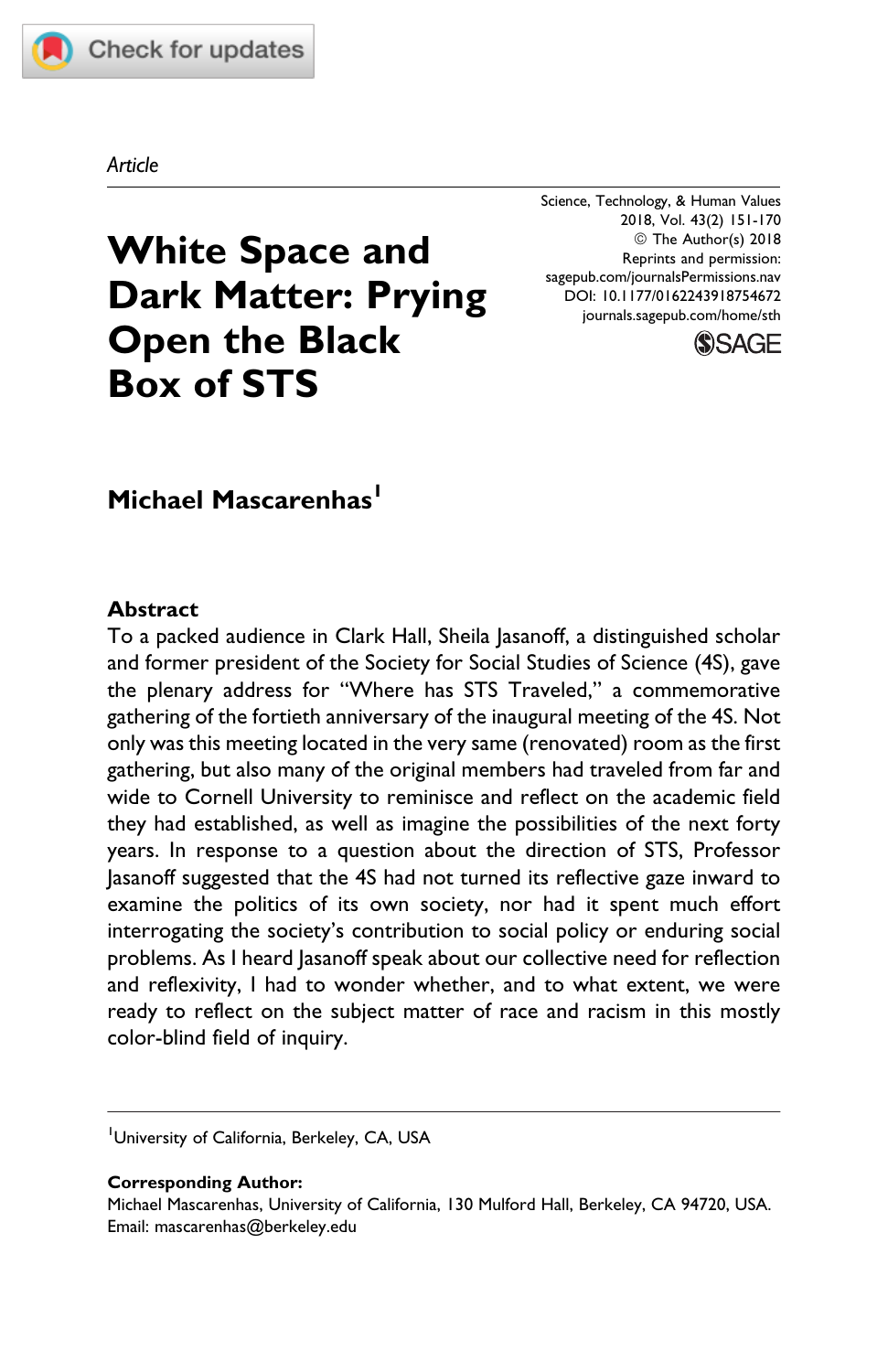### Keywords

white space, dark matter, race and racism, institutional diversity

To a packed audience in Clark Hall, Sheila Jasanoff, a distinguished scholar and former president of the Society for Social Studies of Science (4S), gave the plenary address for "Where has STS Traveled," a commemorative gathering of the fortieth anniversary of the inaugural meeting of the 4S. Not only was this meeting located in the very same (renovated) room as the first gathering, but also many of the original members had traveled from far and wide to Cornell University to reminisce and reflect on the academic field they had established, as well as imagine the possibilities of the next forty years. In response to a question about the direction of STS, Professor Jasanoff suggested that the 4S had not turned its reflective gaze inward to examine the politics of its own society, nor had it spent much effort interrogating the society's contribution to social policy or enduring social problems. This idea of a "reflective turn" generated much animated discussion and became a focal point for many at this important institutional meeting. I was asked by the conference organizers to talk about the matter of race and racism in STS. As I prepared to speak, I wondered whether, and to what extent, we were ready to reflect on race and racism and why they remain unstudied topics in STS.

Sociologist Winant (2015, 1) termed race and racism the "'dark matter' of the modern epoch" because, like its namesake in astrophysics, dark matter makes up much of the universe but remains invisible and not well understood. From this perspective, race and racism are as much a part of modern science and technology as they were of the rise of capitalism itself. Colonialism, slavery, nationalism, eugenics, and even the rise of the enlightenment culture were all premised on genocide, ethnocide, and benign neglect of the darker races (Winant 2015). With few notable exceptions (Bliss 2012; Braun 2014; Browne 2015; Hogarth 2017; Zimring 2016), race and racism have not been given serious attention in STS, despite their central role in producing and shaping technological change (Fouché 2003; Roberts 2011) and in marginalizing and discriminating against people of color (Benjamin 2016; Morning 2011; Roberts 1997). As STS has elevated the importance of context in both theory and practice, it has ignored how race and racism have influenced and continue to shape the social, cultural, and political fabric of modern capitalism.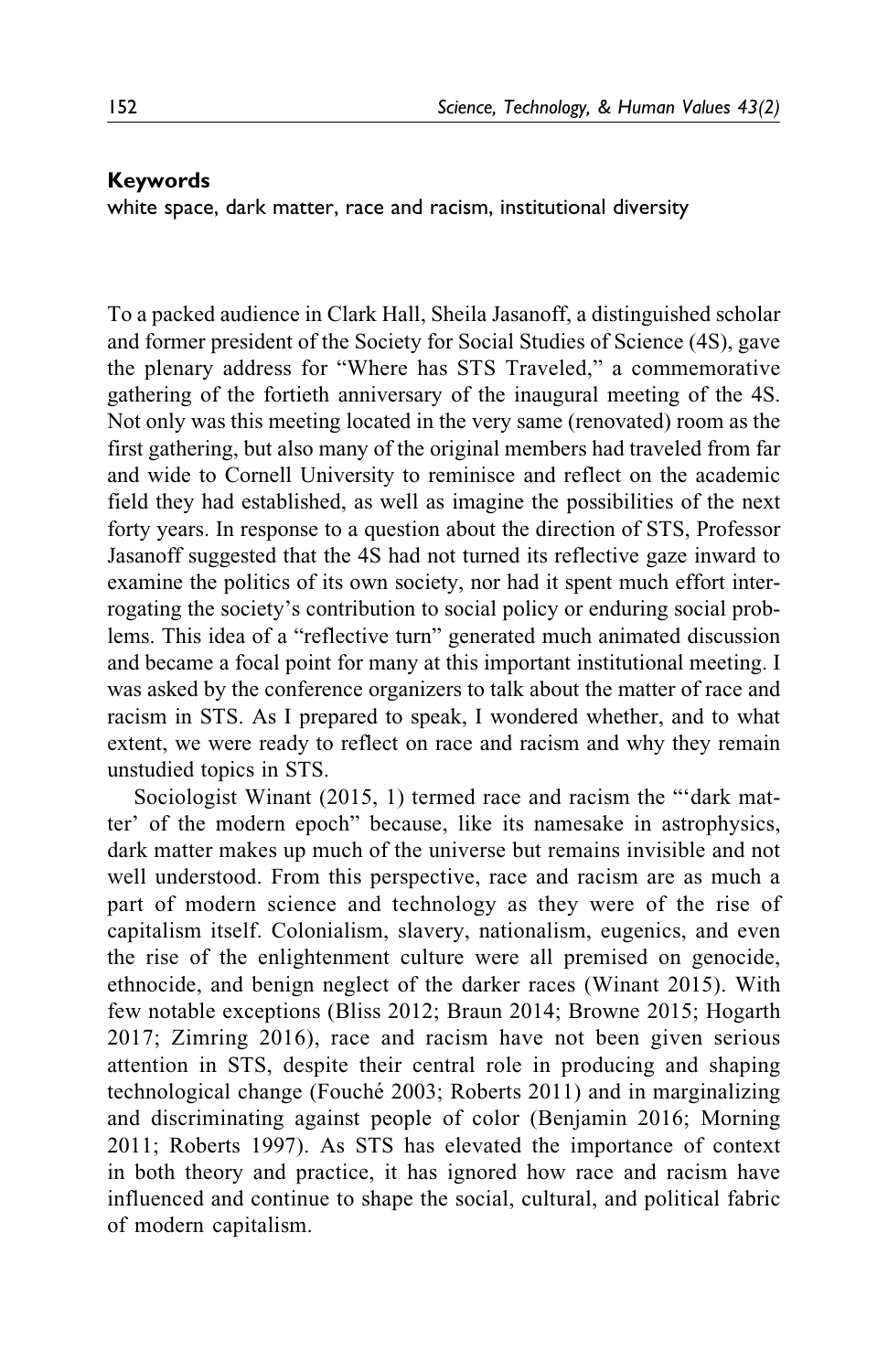### The Elephant in the Laboratory

STS scholars have helped to elucidate how science, nature, and knowledge travel under the deceptively simple banner of the "social" (Haraway 1997; Latour 1987; Nelkin 1995; Sismundo 1993). "Today," Trevor Pinch asserted, "STS has arrived," because the acronym no longer requires clarification. Moreover, STS scholars have contributed to a growing body of literature that argues that the category of race must be understood and studied as a political, social, and cultural construct (Fujimura and Rajagopalan 2011; Rajagopalan, Nelson, and Fujimura 2017). Despite such accomplishments, STS has remained noncommittal when it comes to the racial discord that divides US cities, suburbs, streets, and campuses.

Moreover, given the popularity of color-blind explanations, which posit "contemporary racial inequality as the outcome of nonracial dynamics" (Bonilla-Silva 2010, 2), institutional and systemic racism, settler colonialism, and white supremacy continue to be the dark matter of contemporary race relations—external to the structure of society. Shielded by color blindness, "Whites can express resentment toward minorities; criticize their morality, values, and work ethic; and even claim to be the victims of 'reverse racism'" (Bonilla-Silva 2010, 4). In effect, safeguard their racial interests without sounding "racist." Yet race remains the most important single variable determining opportunities and life chances in the United States and elsewhere around the globe. People of color face discrimination in employment, education, and housing; the health-care system; the criminal justice system; and the banking system, which skew opportunities and life chances along racial lines (Lipsitz 2011). In effect, much remains to be known about how racial oppression actually works in contemporary society (Alexander 2012; Benjamin 2016; Blackmon 2008; Lipsitz 2011; Mascarenhas 2012; Roberts 1997; Zimring 2016). Color blindness represents, among other things, a real reluctance to debate and theorize contemporary forms of racism, and this reticence has morphed into silence and denial. "Our" contribution to this white space is that those able to influence the direction of scholarship, funding, and curricula have continued to ignore the significance of race and racism in questions of STS. This special perspective piece explores the black box of race and racism within STS in an effort to generate further discussion and debate among us.

### The White Space

In this article, I use what sociologist Anderson (2011, 2015) has labeled "the white space" to describe the discipline of STS. For people of color in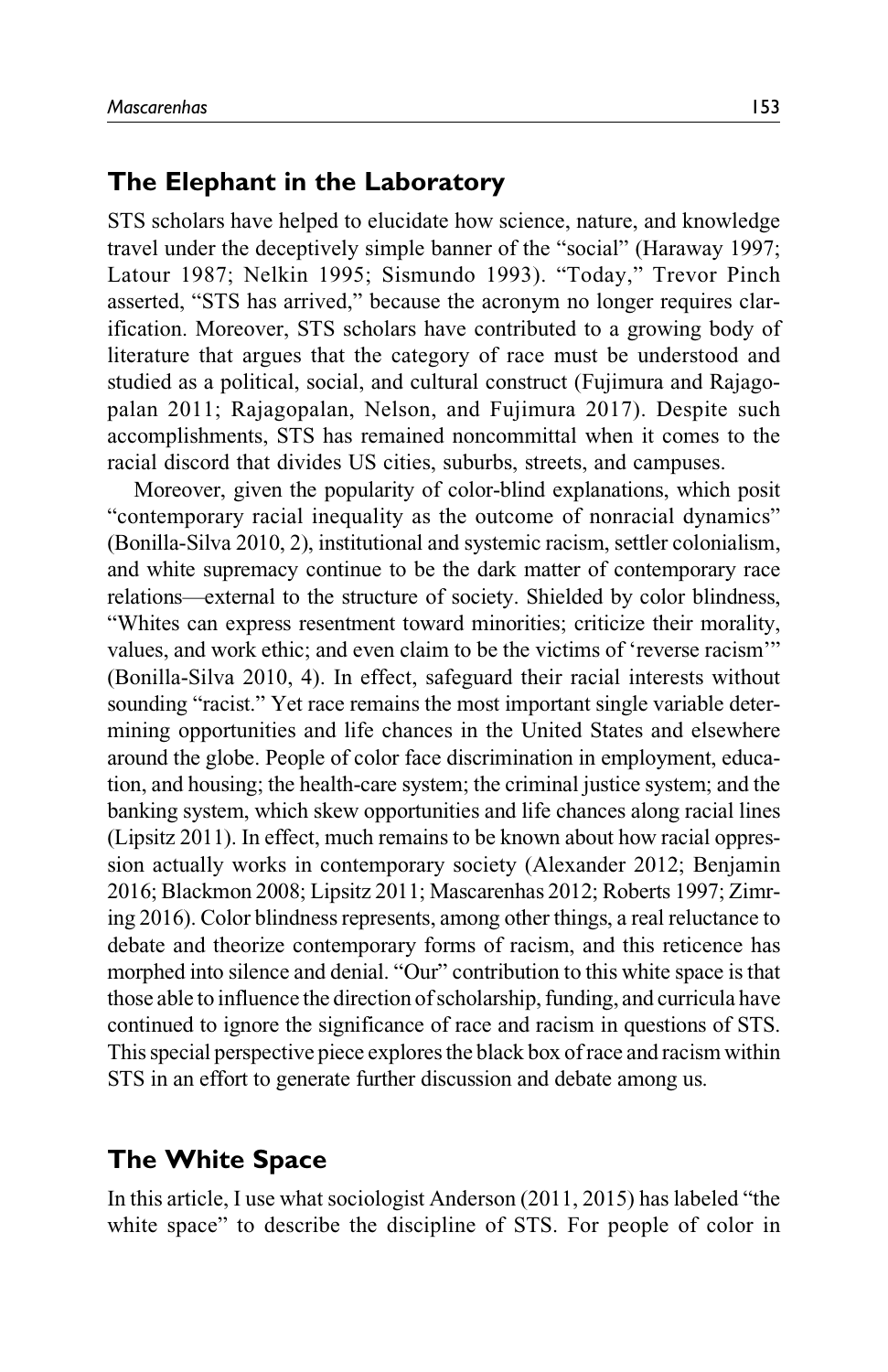particular, white spaces vary in kind, but their most visible and distinctive feature is the overwhelming presence of white people and the absence of people of color (Anderson 2015). Whites' spaces are not just about counting but rather *accounting* for the ways that the dominant culture adopts a *white* habitus that is stratified by color (Anderson 2015). This white space is reproduced when STS students read the treatises of Karl Marx instead of W. E. B. Du Bois—both theorize the relations between capitalism, democracy, and inequality<sup>1</sup>—or when STS scholars study white laboratories and pay scant attention to how normalized racial hierarchies are embedded in both the technologies and knowledge production of normal science (Benjamin 2016). For example, Weheliye's (2014) recent book, Habeas Viscus, argues that theories of biopolitics and bare life exemplified in the works of Foucault (1980, 1997, 2008) and Agamben (1998, 2005) underestimate the significance of race in constructions of what is human. This body of literature, often employed in STS research and teaching, Weheliye (2014) posits, is plagued by a strong "anti-identity politics" strain in the Anglo-American academy, which epistemologically constrains what materializes as the object of knowledge. This intellectual oeuvre, which patiently attends to the ways in which white, male, and Western conceptions of what it means to be human, curtails alternative models of being and modes of knowledge construction liminal to the Western order (McKittrick 2015; Weheliye 2014). I am not suggesting that in this reflective moment we remake STS into something it is not, but rather that we take a stand(point) and acknowledge the persistence of legacies of white male supremacy and Eurocentrism in the work of even progressive STS scholars (Harding 2008, 2009). Such a stand(point) would pay close attention to the changing forms of racialization embedded in the construct of undone science, which, in turn, reproduces STS education and inquiry as a white space.

Historians, Fouché (2003, 2) argues, "have ignored technology as an institutionalized force that marginalizes Black people within American society and culture." This white space was reproduced most recently when the scientific community, which is largely white, heterosexual, cisgender, able-bodied, and male, marched in April 2017 in more than 350 cities across the United States against budget cuts to science-related federal agencies such as the National Science Foundation (NSF) and the National Institutes of Health (NIH). Yet that same scientific community competes for sciencerelated funding that helps to design weapons and more intrusive forms of surveillance that are ultimately used to dispossess and annihilate mostly people of color all over the world. These largely white, heterosexual, cisgender, able-bodied, and male scientists are also the professors at academic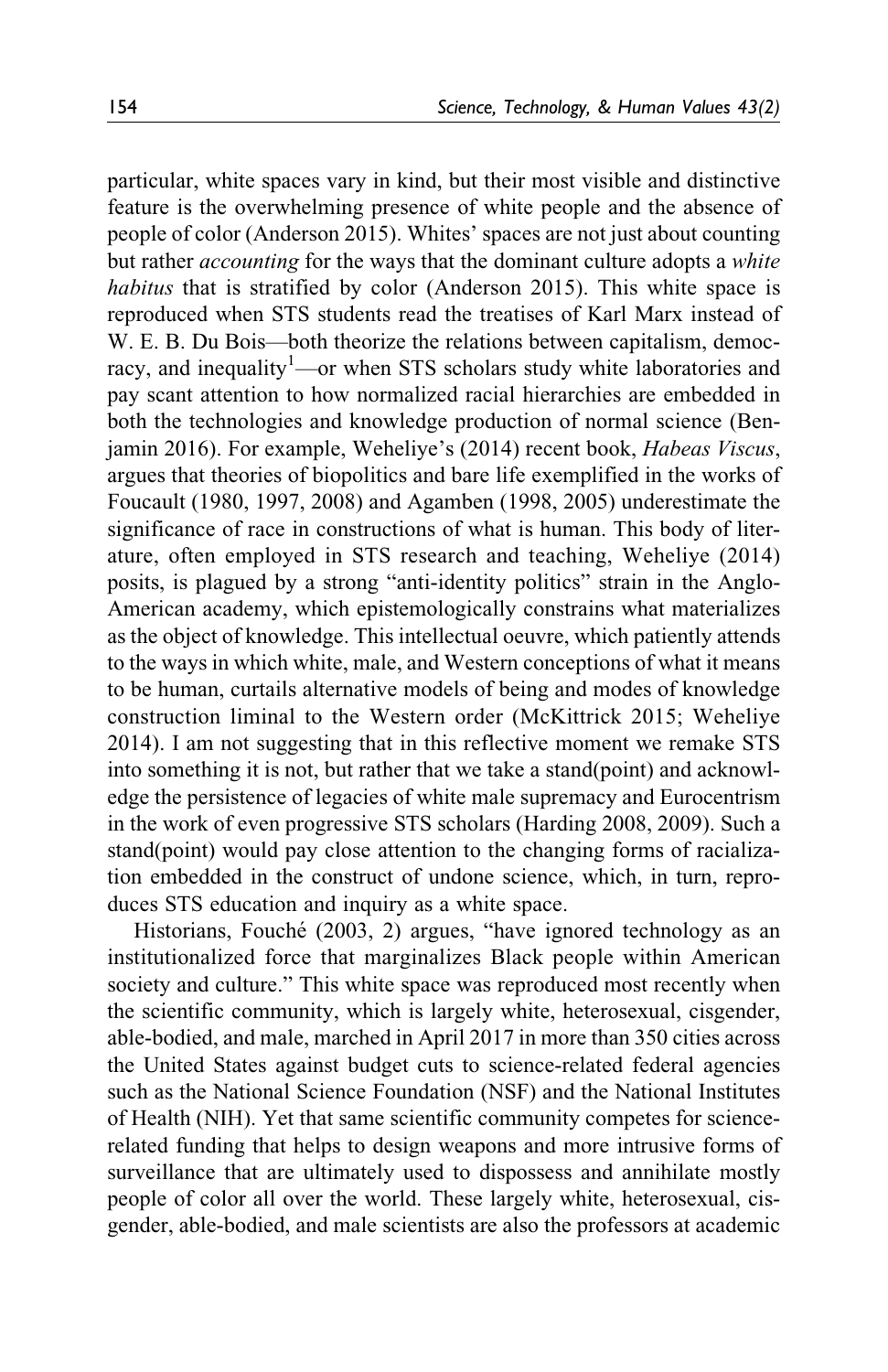institutions and national laboratories, white spaces that continue to remain segregated, many of them increasingly hostile places for students, staff, and faculty of color (FOC; Feagin, Vera, and Imana 1996; Mascarenhas, Mena, and Sodolo 2016). For example, in the fall of 2013, a black student at San Jose State University had a bicycle lock cinched around his neck by white students from his dormitory, who took to calling him "three-fifths," while hanging a Confederate flag and Nazi symbols in the dormitory room. At Yale University, a fraternity turned away black guests at a Halloween party, announcing that only white women would be admitted. At the University of Mississippi, a noose and a Confederate flag were draped on a statue of James Meredith, the University's first black student. Racist graffiti has been found on the campuses of Wayne State University, Eastern Michigan, and University of Michigan, and in November 2015, chilling racist death threats posted to an online forum were made to all students at Howard University, a traditionally black college.

However, reducing campus racism to hostile acts alone obscures the role of more pervasive and subtle forms of institutional racism that also occur everyday in the lives of students of color (in classroom interactions, during group work, and at social events, in admission policies, to name a few spaces). These multiple and intersecting forms of systemic discrimination are in part responsible for the maintenance, normalization, and in some instances widening of the racial achievement gap in postsecondary education, and in science, technology, engineering, and math (STEM) fields, in particular. For example, recent efforts by the NIH and NSF to focus on the retention of women and students of color have been unable to stem the tide of a steady decline of African American students in engineering programs over the last decade (NSF 2017; see Figure 1).

We can see a similar color line in many STS departments and programs in the United States. Some have only one FOC (see Table 1). Moreover, in thinking about white spaces, it is important to note that what many whites see as "diverse," people of color may perceive as homogeneously white and relatively privileged (Anderson 2015). For example, recent diversity efforts have focused on targeted recruitment of underrepresented faculty of color (UFOC) with little attention to changing the environment—personally, intellectually, theoretically, or institutionally—they enter. McIntosh (1988) defines white privilege as unearned race advantage and conferred dominance. White privilege, Pulido (2000) argues, thrives in highly racialized societies that espouse racial equality, but in which whites will not tolerate either being inconvenienced in order to achieve racial equality or be denied the full benefits of their whiteness. In other words, white privilege is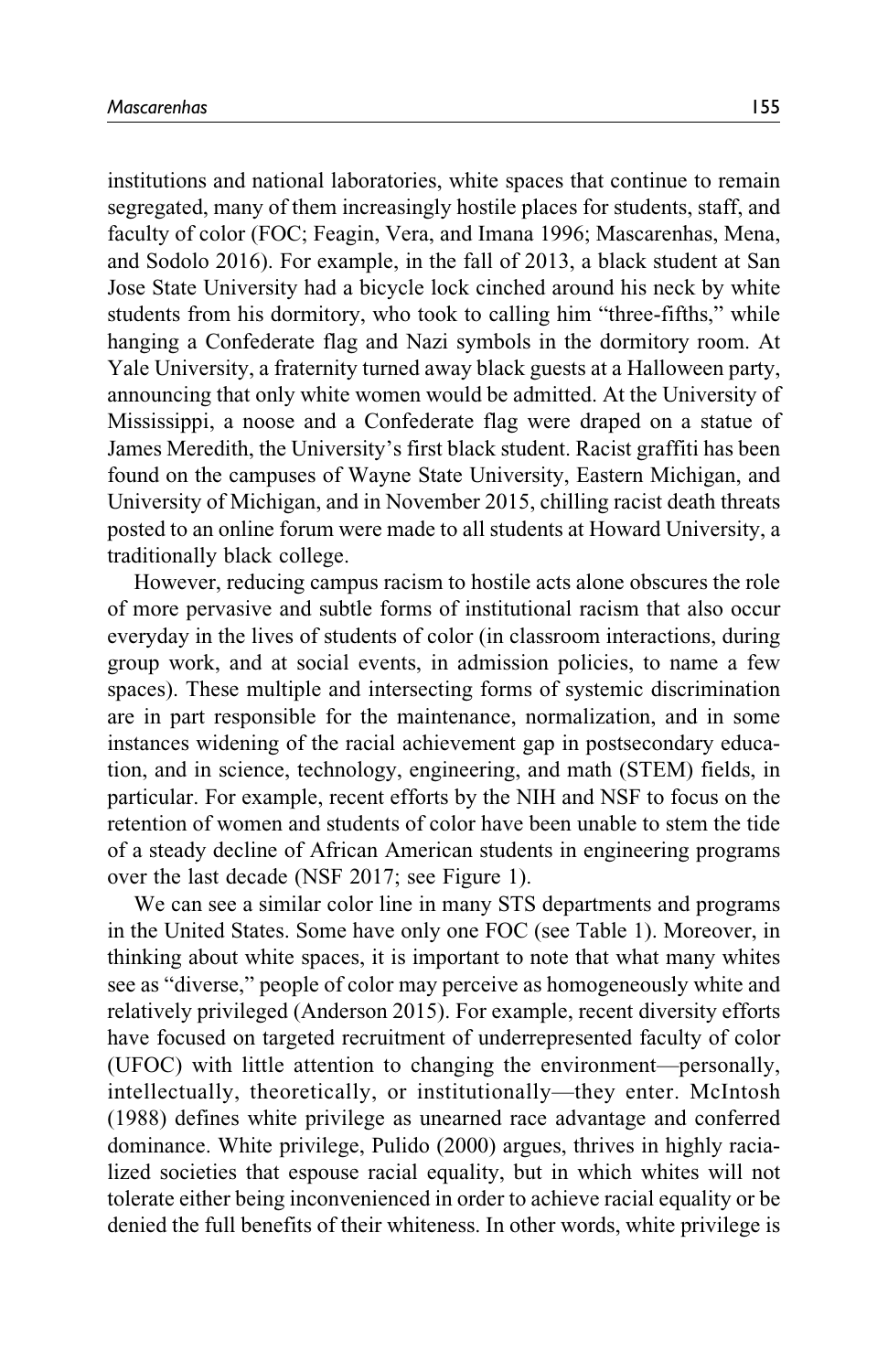

Figure 1. Black undergraduate enrollment in engineering programs (2003-2013).

deeply hegemonic because it works through consent and not force (Gramsci 1971, [1935] 2000). For example, in her recent book Poison in the Ivy: Race Relations and the Reproduction of Inequality on Elite College Campuses, Byrd (2017) finds that students at elite colleges are blind to the structural inequalities limiting people's access to the same educational spaces—white spaces—that they seem to "naturally" fit in, effectively rationalizing their position in elite spaces with color-blind conceptions of merit and individualism.

Institutionalized white supremacy is not new to academia. For example, elite white universities at the turn of the twentieth century did not hire nor were interested in collaborating with black scholars, even the brilliant W. E. B. Du Bois (Morris 2015). Moreover, white scholars were not interested in producing a scientific body of knowledge to combat scientific racism. This idea about black inferiority and inequality was later embraced by the Chicago School of Sociology in the 1920s. Du Bois's The Philadelphia Negro was largely ignored for decades by Robert Parks, Ernest Burgess, and other white sociologists at Chicago. This white space of elite intellectual networks and schools of thought effectively ignored the contribution of a generation of black scholars. Culminating in the fact that today, the Chicago School of Sociology is still considered the birthplace of American sociology, while the Du Bois–Atlanta School of Sociology is most often ignored in questions regarding the epistemic and institutional practices of science and technology (Morris 2015).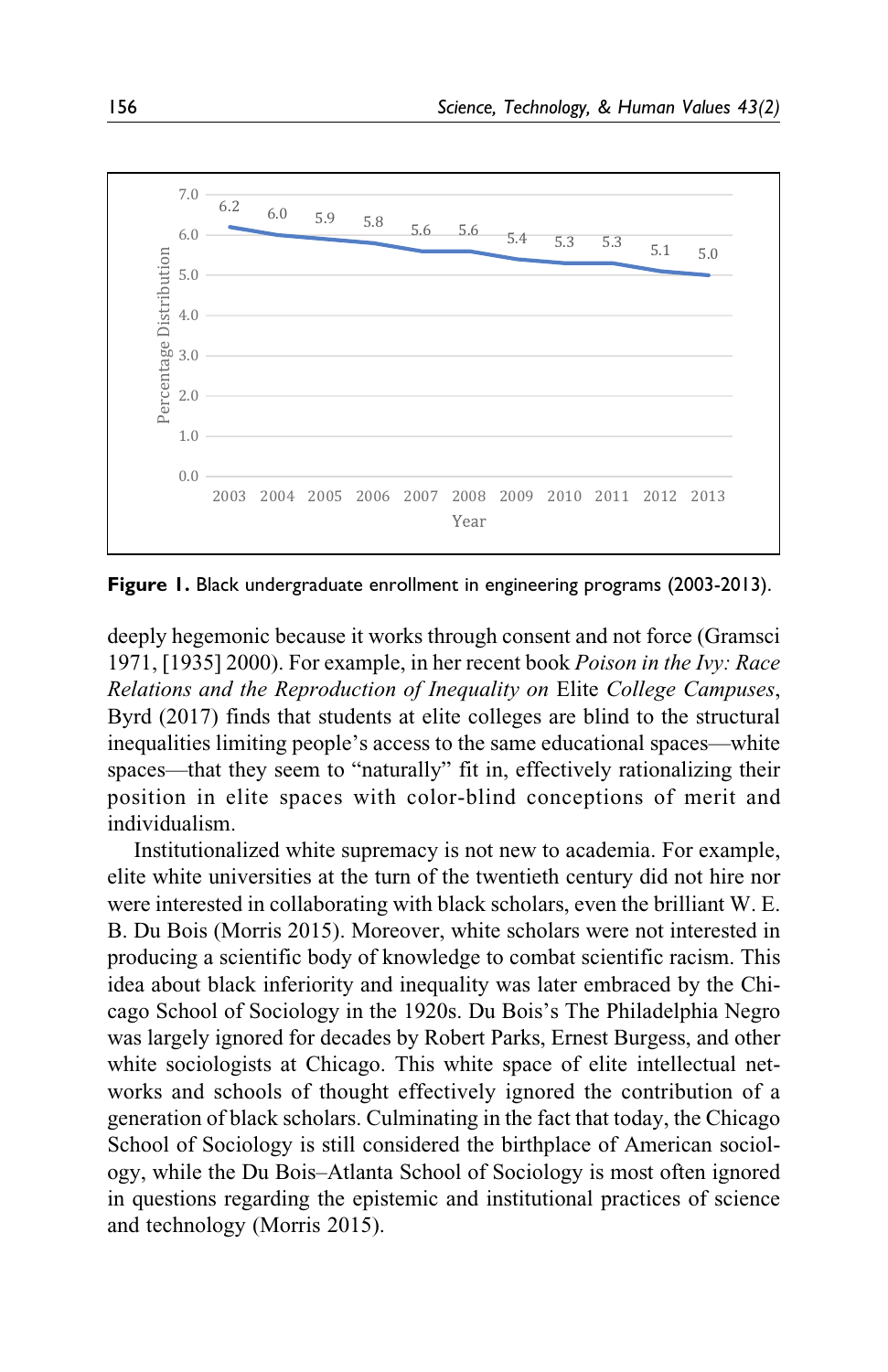|                                                                                    |           | Gender |                 |    | Race           |                 |                |                        |
|------------------------------------------------------------------------------------|-----------|--------|-----------------|----|----------------|-----------------|----------------|------------------------|
| Institution                                                                        | Faculty M |        | F               |    |                |                 |                | %F FOC %FOC UFOC %UFOC |
| Arizona State (STS<br>Program)                                                     | 44        | 23     | 21              | 48 | 6              | 4               | $\overline{2}$ | 5                      |
| Bard College (STS Program)                                                         | 16        | 9      | 7               | 44 | 2              | 13              | 0              | 0                      |
| Brown (STS Program)                                                                | 41        | 19     | 22              | 54 | 4              | 10              | $\overline{2}$ | 5                      |
| Cornell (STS)                                                                      | 9         | 9      | 10              | 53 | $\mathbf{2}$   | п               | I              | 5                      |
| Drexel (STS) <sup>a</sup>                                                          | 27        | 18     | 9               | 33 | $\mathsf{I}$   | 4               | 0              | 0                      |
| Harvard (STS)                                                                      | 42        | 28     | 4               | 33 | 5              | 12              | 0              | 0                      |
| John Hopkins History of<br>Science & Technology                                    | 17        | 10     | 7               | 41 | 0              | 0               | 0              | 0                      |
| MIT (STS)                                                                          | 15        | 10     | 5               | 33 | $\mathbf{2}$   | 13              | I              | 7                      |
| Princeton (STEP)                                                                   | 21        | 17     | 3               | 4  | $\mathsf{I}$   | 5               | 0              | 0                      |
| Rensselaer Polytechnic<br>Institute <sup>a</sup>                                   | 15        | П      | 4               | 27 | $\overline{2}$ | $\overline{13}$ | 0              | 0                      |
| Stanford (STS Program)                                                             | 39        | 25     | 4               | 36 | 12             | 31              | 2              | 5                      |
| UC Berkeley (STS Program)                                                          | 79        | 35     | 44              | 56 | 4              | 5               | ı              | L                      |
| UC Davis (STS)                                                                     | 22        | 14     | 8               | 36 | 4              | 18              | $\overline{2}$ | 9                      |
| UC San Diego Science<br>Studies Program                                            | 23        | 10     | $\overline{13}$ | 57 | $\mathbf{2}$   | 9               | ı              | 4                      |
| University of Chicago at<br><b>Illinois</b>                                        | 38        | 24     | 4               | 37 | $\overline{2}$ | 5               | ı              | 3                      |
| U Michigan (STS)                                                                   | 44        | 21     | 23              | 52 | 6              | 14              | 2              | 5                      |
| History and Sociology of<br>Science                                                | 40        | 26     | 4               | 35 | ı              | 3               | ı              | 3                      |
| U Virginia (STS Program)                                                           | П         | 7      | 4               | 57 |                |                 |                |                        |
| U Wisconsin (STS)                                                                  | 69        | 38     | 31              | 45 | 7              | 10              | I              | I                      |
| Vassar (STS)                                                                       | 18        | 8      | 10              | 56 | 0              | 0               | 0              | 0                      |
| Virginia Tech (STS)                                                                | 39        | 19     | 20              | 51 | I              | 3               | I              | 3                      |
| Worcester Polytechnic<br>Institute Social Science &<br>Policy Studies <sup>b</sup> | 18        | 9      | 9               | 50 | 3              | 17              | $\overline{2}$ | П                      |
| Yale History of Science and<br>Medicine                                            | 10        | 5      | 5               | 50 | L              | 10              | 0              | 0                      |

Table 1. Gender and Race of Some STS Departments and STS Programs in the United States.

Note:  $FOC =$  faculty of color;  $UFOC =$  underrepresented faculty of color (Hispanic, Latino, African America, Native American, and Pacific Islander).

<sup>a</sup>Very white and male.

 $b$ UFOC disproportionately located at the contract side of the academy.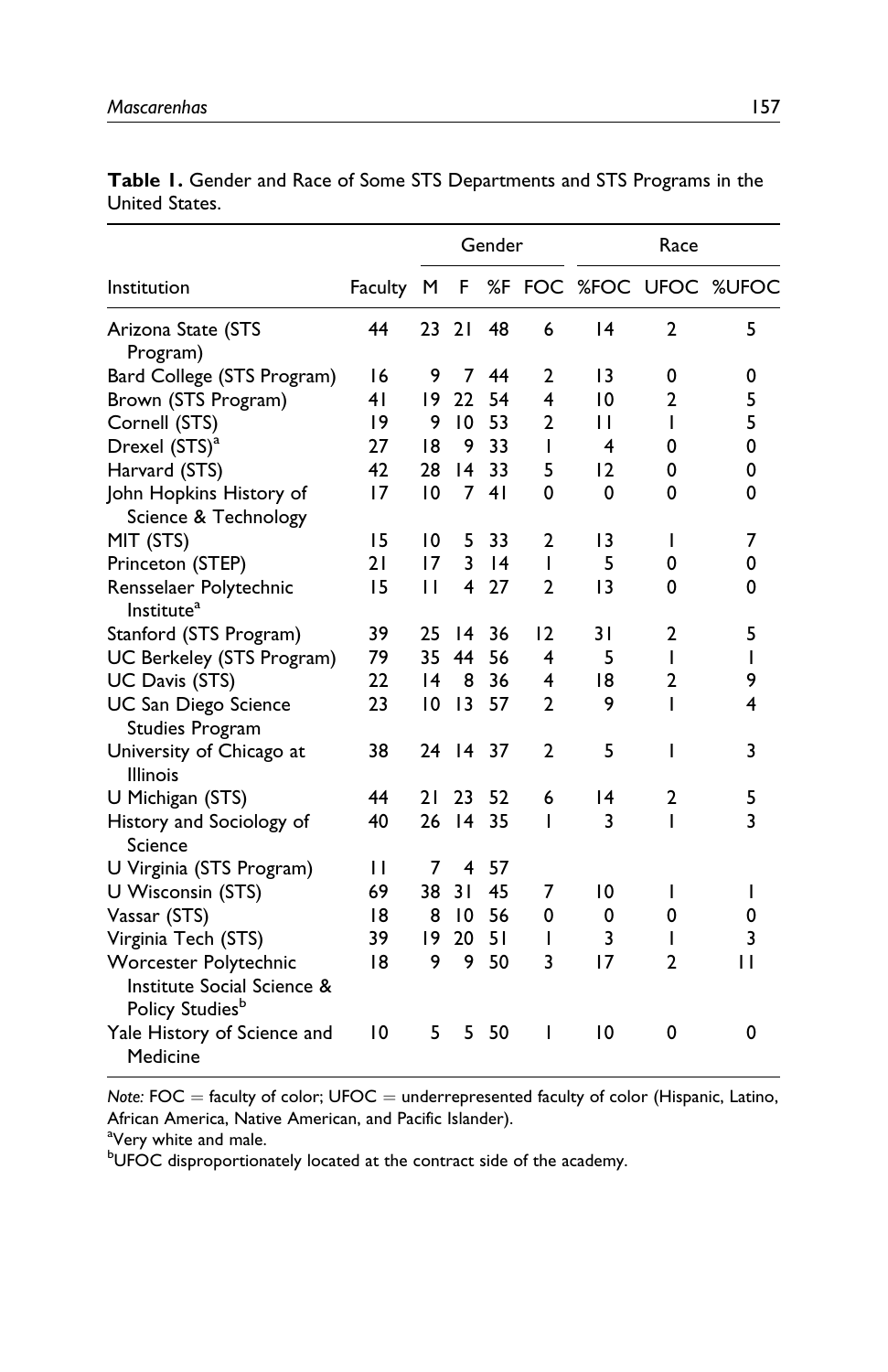Feminist perspectives and theories, in particular, have been at the forefront of efforts to expand the scope of STS theory and research and offer a model for how STS scholarship that is more attentive to race and racism may have a transformative effect on the field. Haraway (1997, 35) maintains that "either critical scholars in antiracist, feminist cultural studies of science and technology have not been clear enough about racial formation, gender-in-the-making, the forging of class, and the discursive production of sexuality through the constitutive practices of technoscience production themselves, or the science studies scholars aren't listening—or both." Standpoint theories (Hartsock 1983; Longino 1994), strong objectivity (Harding 1991, 1993, 1998; Hartsock 1983; Longino 1994), and situated knowledges (Haraway 1991, 1997) argue for a politics and epistemology of location, position, and situation, where partiality and feminist standpoints, and not universality, are the precondition for knowledge-making politics. More recently, a special issue of Science, Technology, & Human Values (Pollock and Subramaniam 2016) explores the importance of feminist postcolonial STS to our understandings of technoscience, especially how power matters for epistemology and justice.

Today, STS scholars and departments have cultivated robust interdisciplinary networks, disciplines, and programs. For example, many departments have developed curricula and hired faculty in sustainability studies and STS. The same can be said for big data, digital humanities, science fiction, design, and medicine. The military, space, women's studies, and even food and animal production have become popular subject matters and fields of inquiry among STS scholars. But race and racism continue to remain a dark matter of STS inquiry, as STS scholars rarely enter the deep waters of black studies or black feminism. We study normal, undone, and street science; artifacts, boundary objects, trading zones, and laboratories fascinate us at a time when knowledge is increasingly being produced outside of laboratories by street scientists, many of them people of color. We also include primates, scallops, dinosaurs, and sheep in our analysis. Yet we rarely engage the critical insights and rigorous scholarship of black studies or other forms of critical ethnic studies in our multisited, multisighted, and multispecies discipline. This omission continues at a time when research indicates that minorities (students, faculty, and staff) in racially isolated educational settings are at risk of significant harm including stereotyping and discrimination that can undermine their academic aspirations and scholarly achievement. This is particularly the case in STEM where minority numbers are especially low and the norms and behaviors of majority groups dominate (Steele and Aronson 1995, Steele 2008, Steele,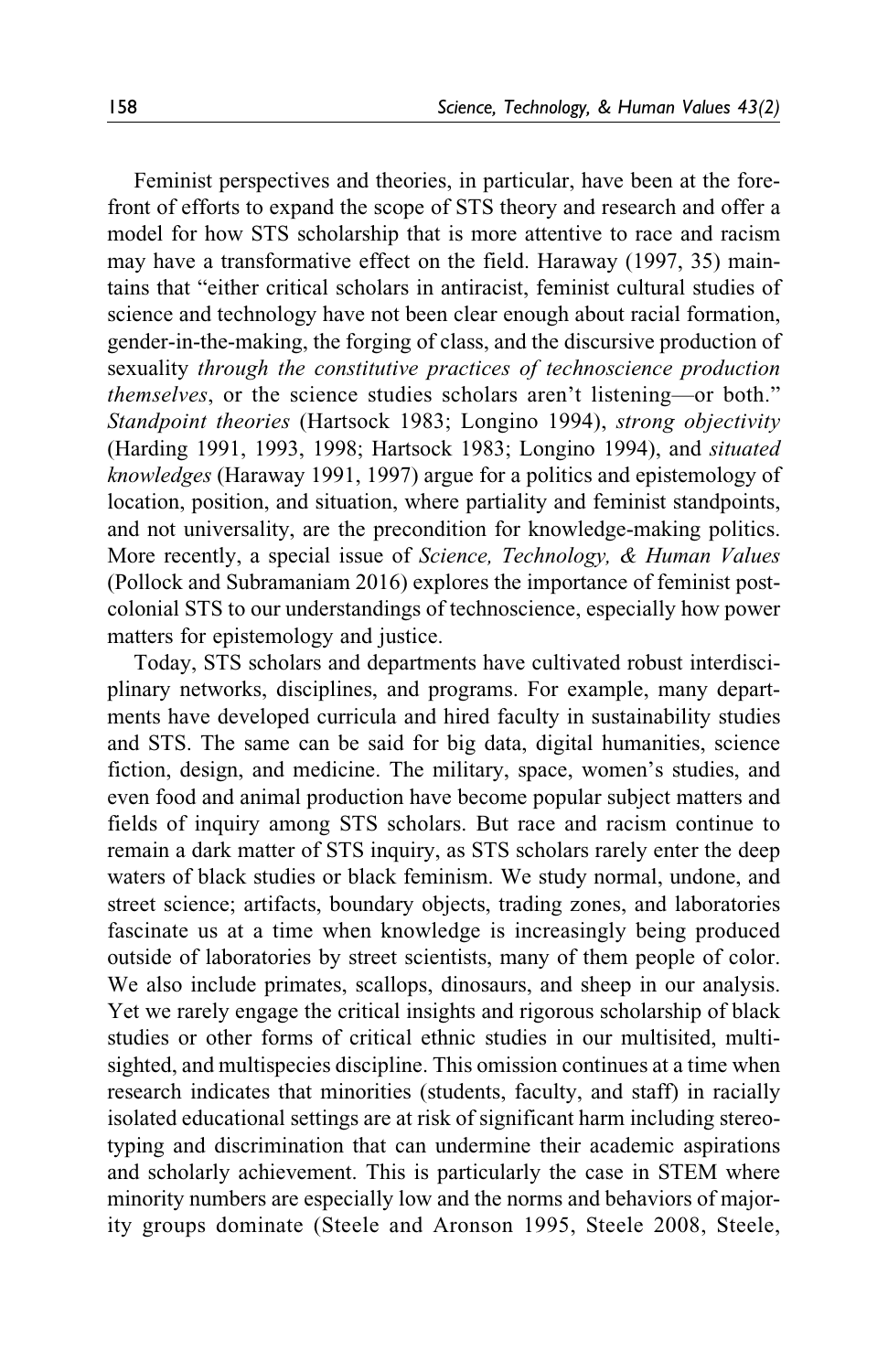

Figure 2. Gender and race of some STS departments in the United States.

Spencer, and Aronson 2002). As a consequence, we continue to write people of color out of this intellectual community and disciplinary field, ensuring its changing but the same characteristic as a white space.

# A "Changing Same" Character

Race, according to British sociologist Gilroy (1993), has a changing same character. It is in constant flux and continuously remade by social processes, and I want to point out a few examples of this white space in the networks and institutions of STS today. However, before we examine these white spaces, I want to acknowledge the US-centric focus of this analysis, right down to the various (explicit and implicit) definitions of minorities. The 4S is, and always has been, an international society. A similar project vis-a-vis racialization and the white space from a European perspective would look to other historical and racial legacies that have been discriminatory to other minority groups, such as the Turks in Germany or Pakistanis in England.

We can look at US STS departments and programs to get a sense of their homogeneity. Institutions were selected based on Internet searches of association websites, publication portals, and academic institutions. The list is not meant to be exhaustive, and STS programs, such as those at Berkeley, Stanford, and ASU, comprise faculty with differing responsibilities and tenure homes across the institution. Lastly, the gender and race of STS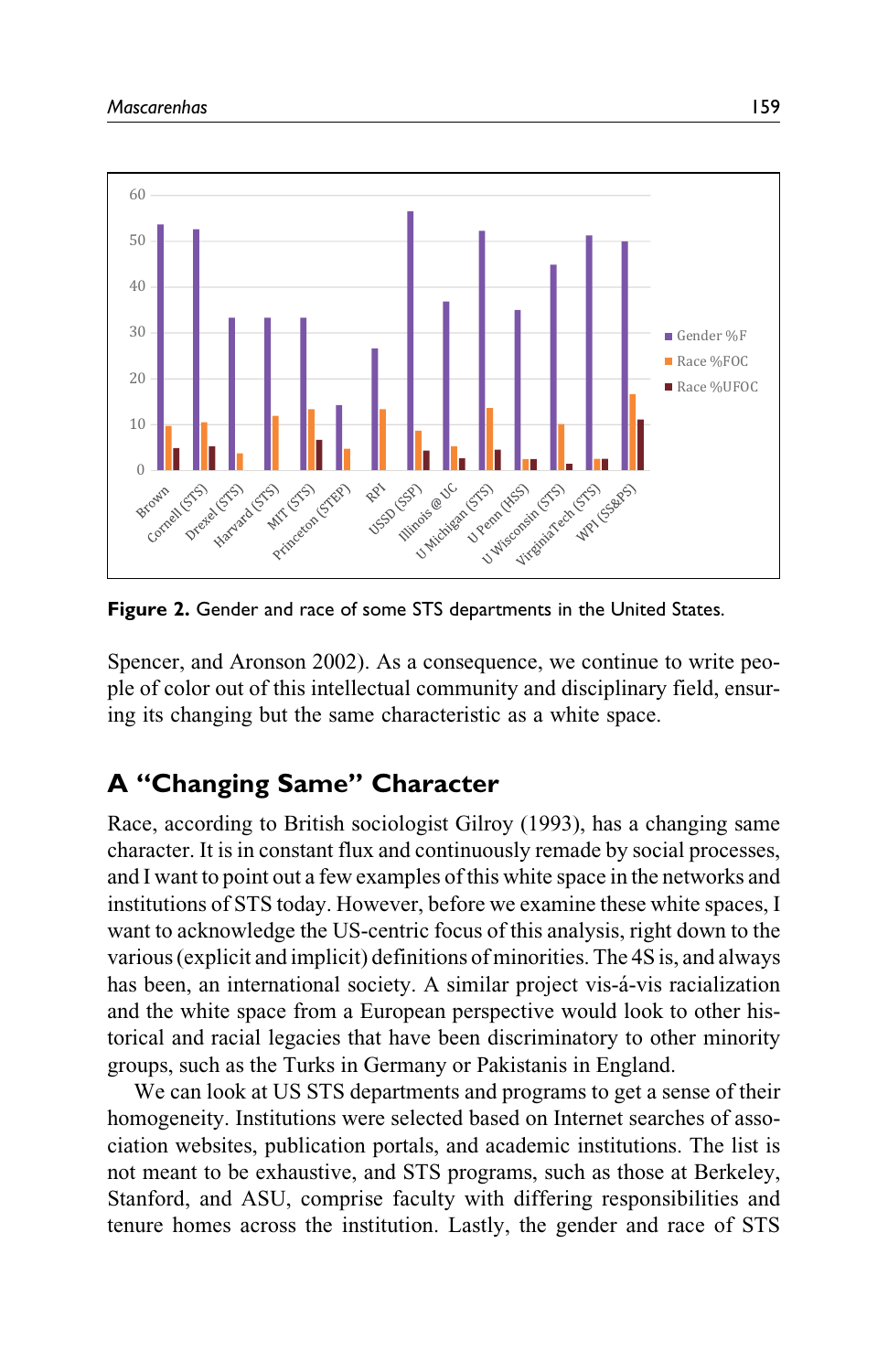| Decade    | # | м | %F | FOC. | %FOC | <b>UFOC</b> | %UFOC |
|-----------|---|---|----|------|------|-------------|-------|
| 1975-1985 | 6 | Ы |    |      |      |             |       |
| 1986-1995 |   |   | 20 |      | 0    |             |       |
| 1996-2005 | ь | 4 | 20 |      | 20   |             |       |
| 2006-2015 | 5 | 3 | 40 |      | O    |             |       |

Table 2. Past Presidents of 4S.

Note:  $FOC =$  faculty of color;  $UFOC =$  underrepresented faculty of color (Hispanic, Latino, African America, Native American, and Pacific Islander);  $4S =$  Society for Social Studies of Science.

| Decade    | #  | м  | F.  | %F | FOC. | %FOC | UFOC. | %UFOC |
|-----------|----|----|-----|----|------|------|-------|-------|
| 1975-1985 | 33 | 27 |     | 18 |      | 0.0  |       | 0.0   |
| 1986-1995 | 30 | 15 | 15. | 50 |      | 3.3  |       | 0.0   |
| 1996-2005 | 26 | 10 | 16  | 62 |      | 3.8  |       | 3.8   |
| 2006-2015 | 30 | 15 | 15  | 50 |      | 20.0 |       | 3.3   |
|           |    |    |     |    |      |      |       |       |

Table 3. Past Council Members (per Decade).

Note:  $FOC =$  faculty of color;  $UFOC =$  underrepresented faculty of color (Hispanic, Latino, African America, Native American, and Pacific Islander).

faculty were identified by the analysis of department, program, and personal webpages during the fall of 2016 and spring of 2017.

Table 1 and Figure 2 illustrate the gender and race composition of some of the largest STS departments and programs in the United States. Some programs have made important gains in terms of gender balance. For example, in the Science, Technology and Society Programs at the University of California, Berkeley, the University of Michigan, and Brown University, women outnumber men. Yet this is the exception as most STS programs and departments are still male dominant. The STS program at Stanford and Departments at RPI and Drexel are particularly homogeneous. It is also worth noting that society leadership (Table 2) has seldom been female, even though council membership (Table 3) over the last decade is at parity by gender. This institutional glass ceiling is analogous to the difference between becoming CEO and serving on the board of directors.

We see significant disparities in FOC and major gaps in UFOC—Hispanic, Latino, African Americans, Native American, and Pacific Islander—at these elite institutions. In fact, many STS departments have no UFOC at all. Moreover, while some places like WPI may seem diverse, most FOC at WPI and other academic institutions do not hold privileged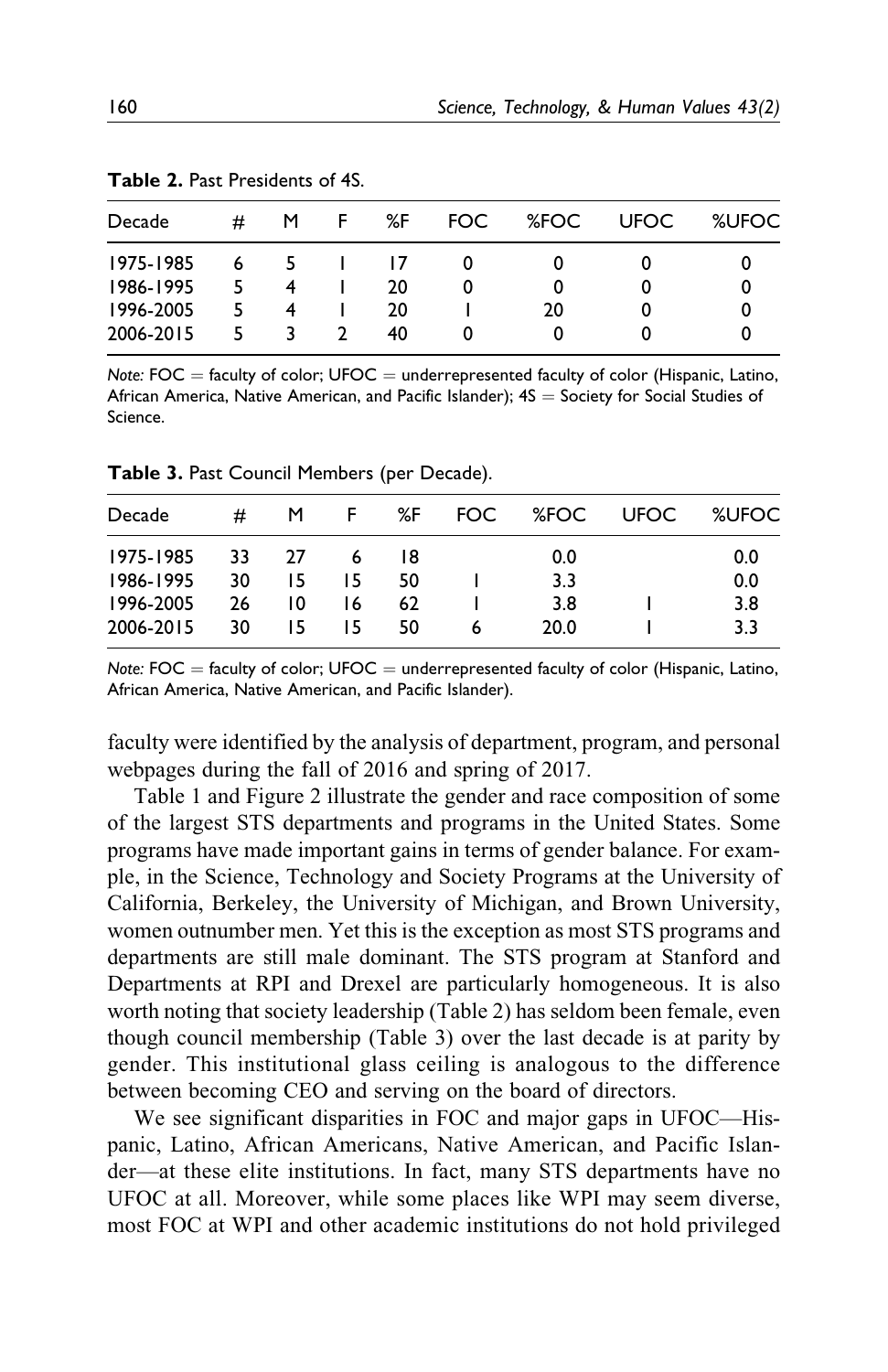tenure-track positions like their white colleagues. In effect, UFOC are disproportionately employed on the margins of the academy as instructors, adjuncts, research scientists, assistant teaching professors, and professors of practice. As a consequence, leadership of STS departments and programs in the United States remains a privilege of the white race. Moreover, while the analysis is written in percentages, we are often talking about one person of color in a department, and in this sense creating a microminority environment, where acts of discrimination from overt racism to microaggressions are normalized and infrequently challenged (Mascarenhas and Grindstaff under review).

I was struck by the candid response of Marybeth Gasman, the professor of Higher Education in the Graduate School of Education at the University of Pennsylvania, to a question pertaining to the lack of FOC in higher education, especially elite institutions. Her reply was simply "we don't want them." She then went on to cite five reasons why the academy remains a white space. These reasons included quality, quantity (there is not enough of us), playing by the rules, fit, and, I think the most important reason, no will. The word "quality," Gasman (2016) notes, is often used by white faculty when talking about increased diversity. Typically, quality means that the potential candidate didn't go to an elite institution for their PhD or wasn't mentored by a prominent person in the field. Gasman argues that most of us are aware of this social problem but rarely do something to diversify our department or institution's faculty. "Having a diverse faculty—in terms of race, ethnicity, gender, sexuality, religion—adds greatly to the experiences of students in the classroom" (Gasman 2016, 1). It challenges them to think differently about who produces knowledge, a subject matter at the core of STS. "It also challenges them to move away from a "White-centered" approach to one that is inclusive of many different voices and perspectives" (Gasman 2016, 1).

We can look more broadly at 4S in light of Gasman's observations. Table 2 identifies the gender and race composition of our Society's past presidents. During its forty-year history, members have elected one president of color—Sheila Jasanoff. Similarly, we can also reflect on the lack of diversity among our past council members over the last four decades. Of the 119 past council members, 8 have been FOC and 2 have been UFOC (Table 3). We can also examine Program Highlights from the 2015 4S Conference, which included a Presidential Plenary in which eight scholars reflected once again on important issues to STS. The panel included five women and three men but zero underrepresented scholars, and the three panelists from the United States were predictable white. These esteemed scholars talked about democracy, design, digital technologies, and even environmental pollution,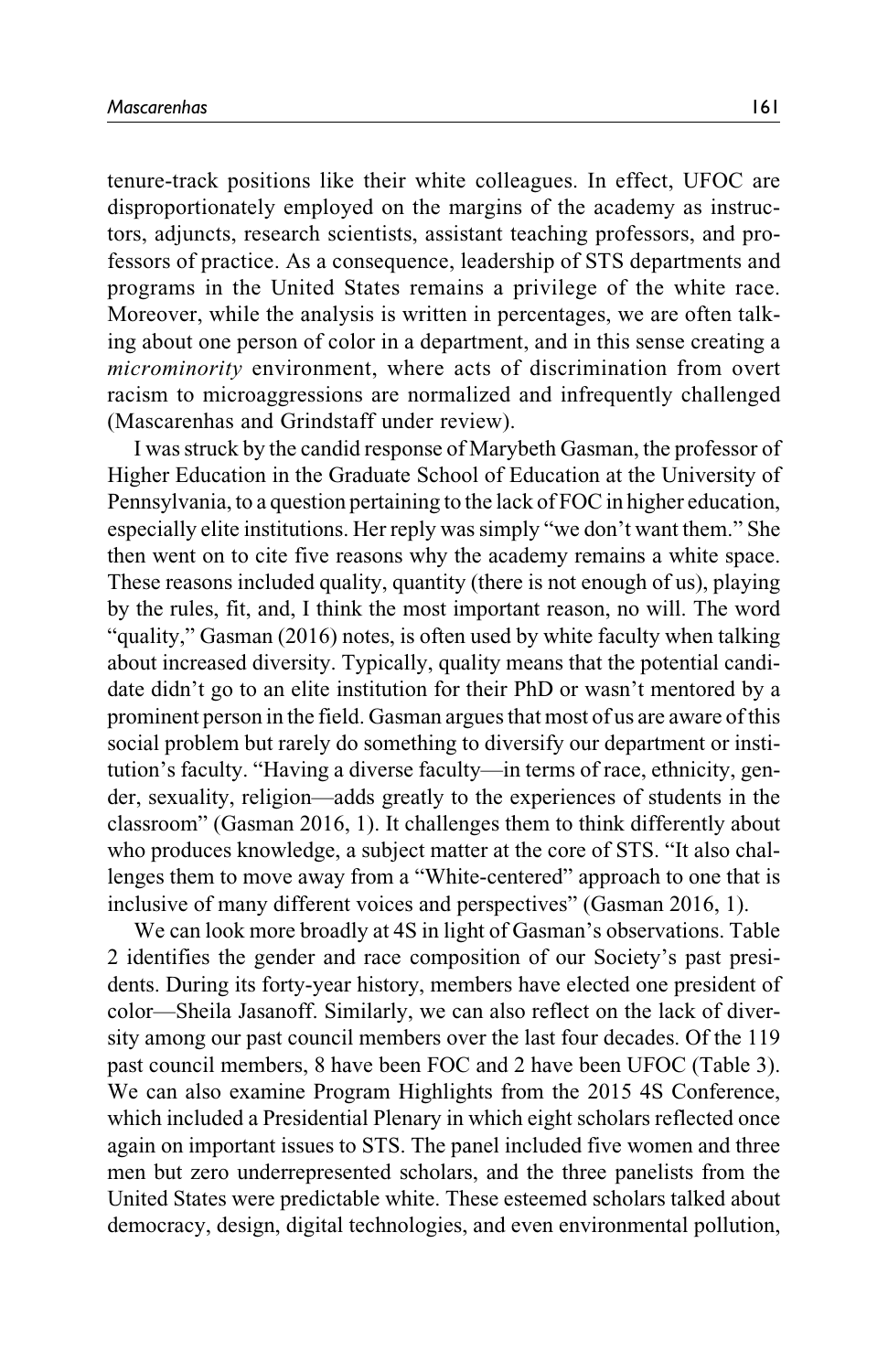but not one of them talked about matters of diversity, race, or racism. In the 269 panels that constituted the 2015 annual meeting, the word "race" was found in six titles and racism in two. At a time when, as Davis (2016, 17) points out, "racism can be discovered at every level in every major institution—including the military, the health care system, and the police"—when racism should be front and center in our scholarship, only 8 of the 1,489 panelists thought it important enough to do so.

Lastly, I want to suggest that this white space is not limited to number of faculty, presiders, and presenters at our annual meetings. Nor is this white space limited to the explicit and implicit curricula we teach in our classrooms. It also includes the journals we publish in whose topics and editorial boards also constitute white spaces. The same may be said of our national funding agencies, such as the NSF and NIH in the United States, and other funding agencies, whose program officers and review panels remain predominantly white. Moreover, in the United States, decades-long attempts to broaden participation of underrepresented groups by the NSF and other federal granting agencies have often been challenged by lawmakers and others who feel that such initiatives are a form of reverse discrimination. My recent experience as the only reviewer of color on a recent NSF review panel was equally discouraging and indicative of the gap that divides effort from will. All of this together—curricula, composition of faculty and administration, granting institutions and editorial bodies, and disciplinary leadership and scholarly content—constitute the changing same white space of STS.

We have maintained this white space while racism on American campuses (where many of us work) remains a national concern. Racist graffiti painted on the side of a women's center on the Eastern Michigan University campus is the latest case. There have been similar incidents at Yale, University of Missouri, University of Oklahoma, University of Michigan, Wayne State University, and San Jose State University and death threats at Howard University, a traditionally black college. Rensselaer Polytechnic Institute is not without its incidents either, as demonstrated by a noose hung from a tree, and a post in Reddit warning white students to "never relax around blacks." Yet racism, sexism, homophobia, islamophobia, and xenophobia are not limited to college campuses, as egregious and everyday examples are increasingly displayed on our streets, screens, and tweets. Moreover, recent court challenges to affirmative action policies have all but insured that students of color will continue to lose ground in educational achievement in the United States. For example, a 1998 policy study examining the effect of recent affirmative action bans conducted by the American Association for the Advancement of Science reported a precipitous one-year drop of over 20 percent from 1996 to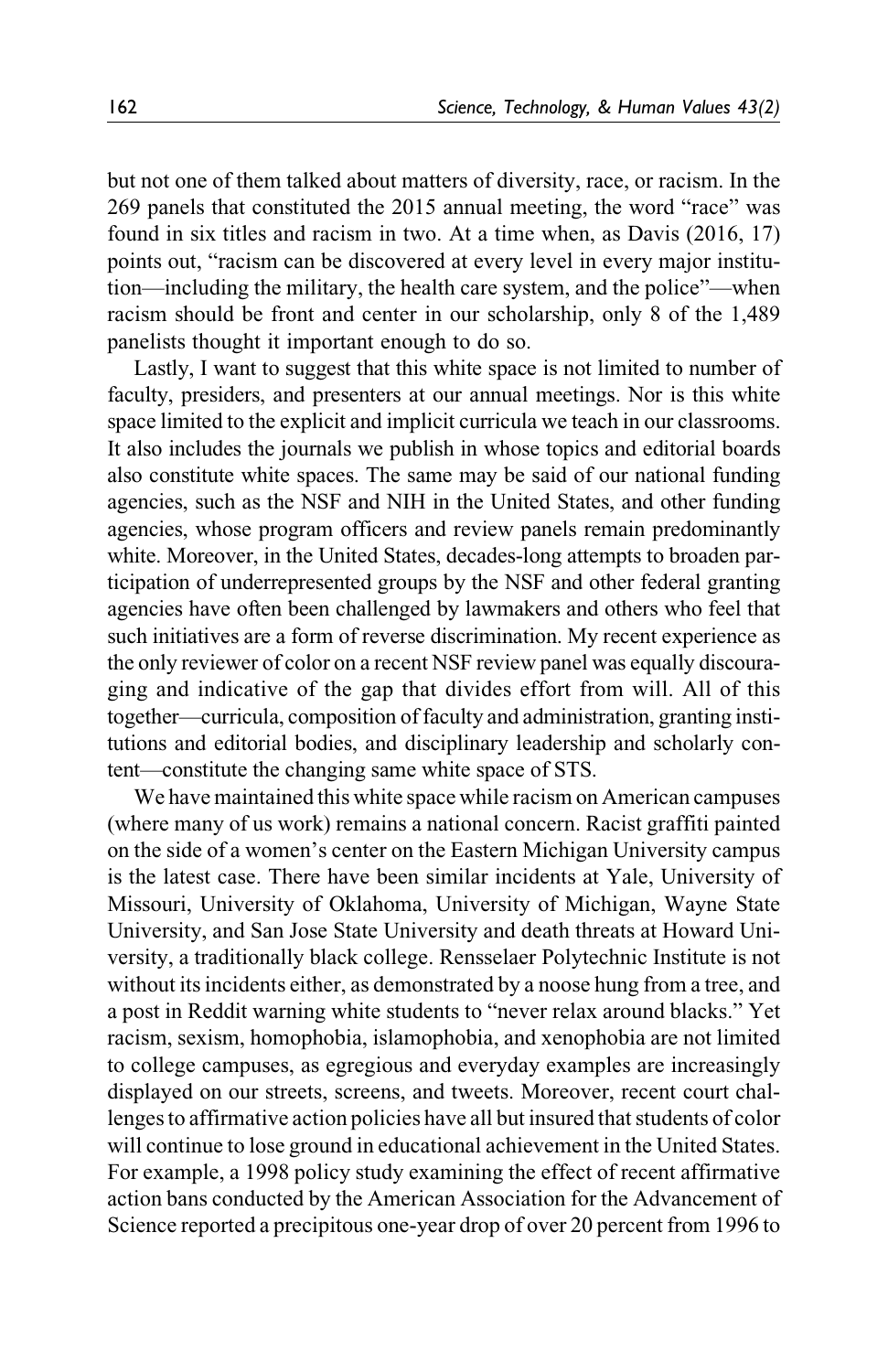1997 for first-year graduate enrollments of African Americans in all science and engineering fields. The decline for Latino/Latina Americans entering graduate studies was equally dramatic, falling 16.2 percent between 1996 and 1997 for all science and engineering fields, after three prior consecutive years of gains (Malcom et al. 1998).

Today, our academic institutions remain a white space at a time when the nonwhite students have outnumbered the white students in the US K-12 student population (Gasman 2016; Mitchell 2016). And this is particularly true in the STEM disciplines, the research and teaching sites for many of us in STS. In 2014, for example, 9,568 doctorates were awarded in engineering, many of them going on to be future faculty and leaders of industry and government the same government that funds our research. Only  $(167 \text{ or } 1.7 \text{ percent of these})$ doctorates were awarded to African Americans and (243 or) 2.5 percent to Hispanics. Similarly, for every 100 students matriculated in medical schools, only 15 are students of color (American Educational Research Association 2015). In 2012, a total of 1,690 doctorates were awarded in computer science, 39 were awarded to blacks (2 percent), 26 to Hispanics (1.5 percent), and 2 to American Indians (0.1 percent; American Educational Research Association 2015). Moreover, only one in three African American men admitted to college will graduate with a college degree (American Educational Research Association 2015). These institutions are not simply white in number, they are white in culture, and it is this culture of white privilege that ensures that college life and achievement remain separate and unequal. In my recent ethnographic research with students of color, many of them expressed being severely stigmatized and segregated on college campus. I can't imagine they are alone in their experience (Mascarenhas, Mena, and Sodolo 2016). Similar findings are described in the Agony of Education. Black Students at White Colleges and Universities (Feagin, Vera, and Imana 1996).

How is it possible to have this tremendous degree of racial inequality in a country where some state governments and popular referenda, typified in the actions of the Fifth Circuit Court (Louisiana, Texas, and Mississippi) in Hopwood v. The State of Texas and Proposition 209 in California, have abolished affirmative action arguing it is no longer necessary? Such policies have led to greater declines in both college attendance and graduation rates for underrepresented students of color in various graduate fields of study including engineering and the natural sciences (Garces 2015; Hinrichs 2012; Malcom et al. 1998). This color-blind perspective to science, technology, and society proliferates at a time when neoliberal racism (Mascarenhas 2012) fuses technologies of conduct and governance with racial domination. Science and technology continue to direct the processes by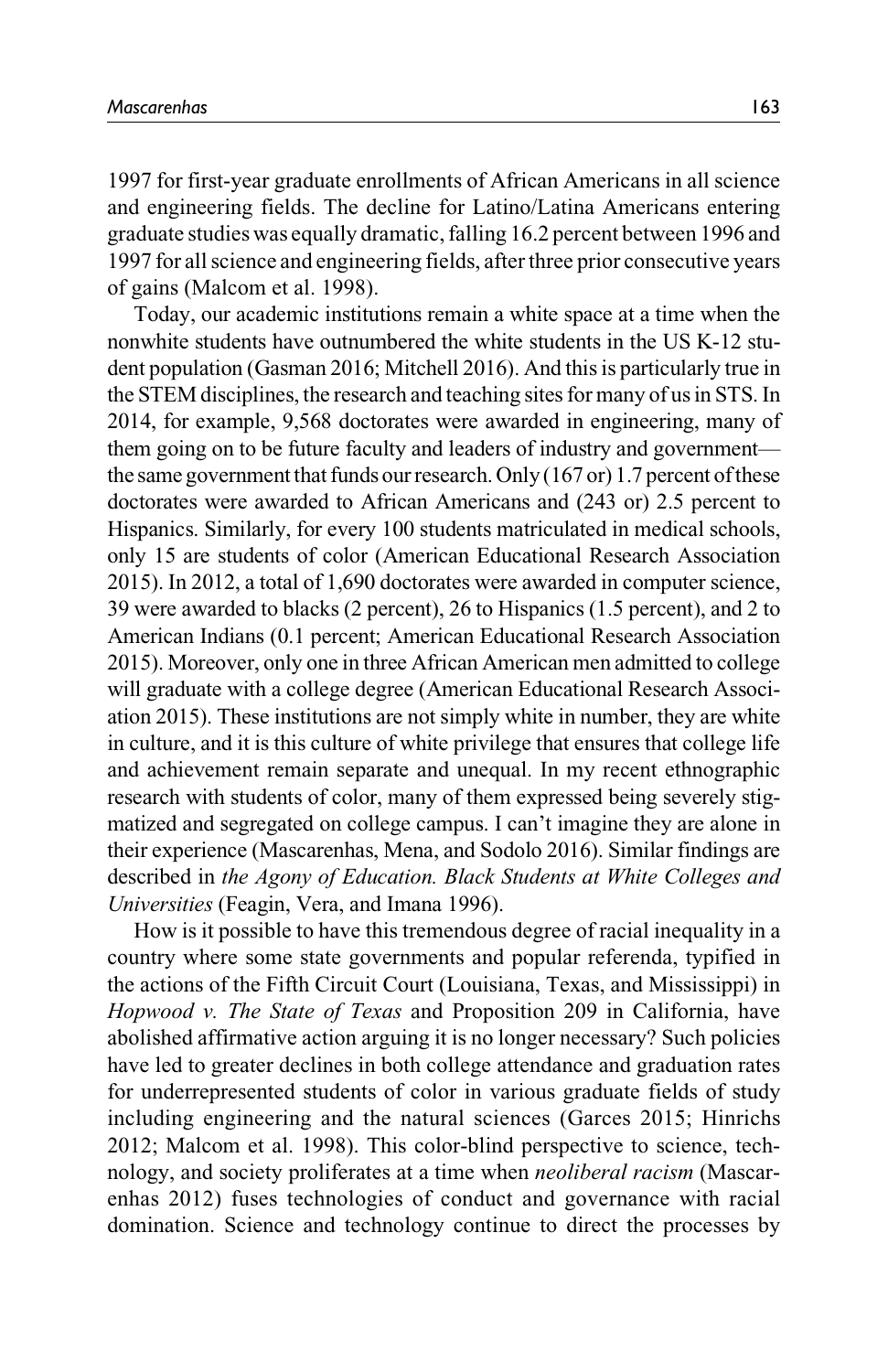which racial categories are reasoned, created, transformed, and legitimized. Uncovering the mechanisms and practices that continuously reproduce Western conceptions of what it means to be human is an important first step (Said 1979; Weheliye 2014), but we also have to cultivate the will to change this distinctive racial formation of modern America.

## STS and White Privilege

It is time that our institutions, their faculty, and administrators recognize that science and technology are both constitutive of racial hierarchies and informed by them, continually contributing to the material and discursive formations of new racialized regimes from incarceration and education to toxic waste and ill-health (Alexander 2012; Brown 2007; Bullard 1990; Bullard et al. 2008; Mascarenhas 2012; Sze 2007; Zimring 2016). Thinking about the next forty years should begin by asking ourselves what will happen to the field of STS if it continues to be a white space? Alternatively, can we conjure a vision and solidify a mission to diversify our departments, our institution's faculty, the curricula we teach, our discipline, and our students? Deeply rooted patterns of prejudice and discrimination will require both the will of the intellect and the appropriate institutional resources to unsettle and undo the white space of STS.

STS, of course, is not alone in creating, maintaining, and condoning white privilege and white supremacy. Distinguished professor of education Yvonna Lincoln (Lincoln and Guba 1987) has observed that the social sciences should pay more attention to a person's social location within constructed contexts. This reflection, Lincoln argues, is true for the people and objects we study, as it is for ourselves. Sociologist Duneier (1992) has taken a more direct tone, asserting that the ethnographic tradition has created an industry out of confirming inaccurate stereotypes about black men that would be unacceptable if made about white ethnic groups.

STS curricula must include race and racism as core concepts; we must actively recruit and support students, staff, and FOC; we must have gender and race equity on committees, review panels, and editorial boards. It is no longer acceptable to have panels of esteemed colleagues expound about future directions without the participation of people of color, and theirs cannot be token participation. We must guard against white fragility and increasingly popularized forms of white supremacy and recognize that something is lost in white society when it does not acknowledge its "dark matter" (Winant 2015). This knowledge will not be cultivated by simply adding more people of color to the mix, white students, white staff, and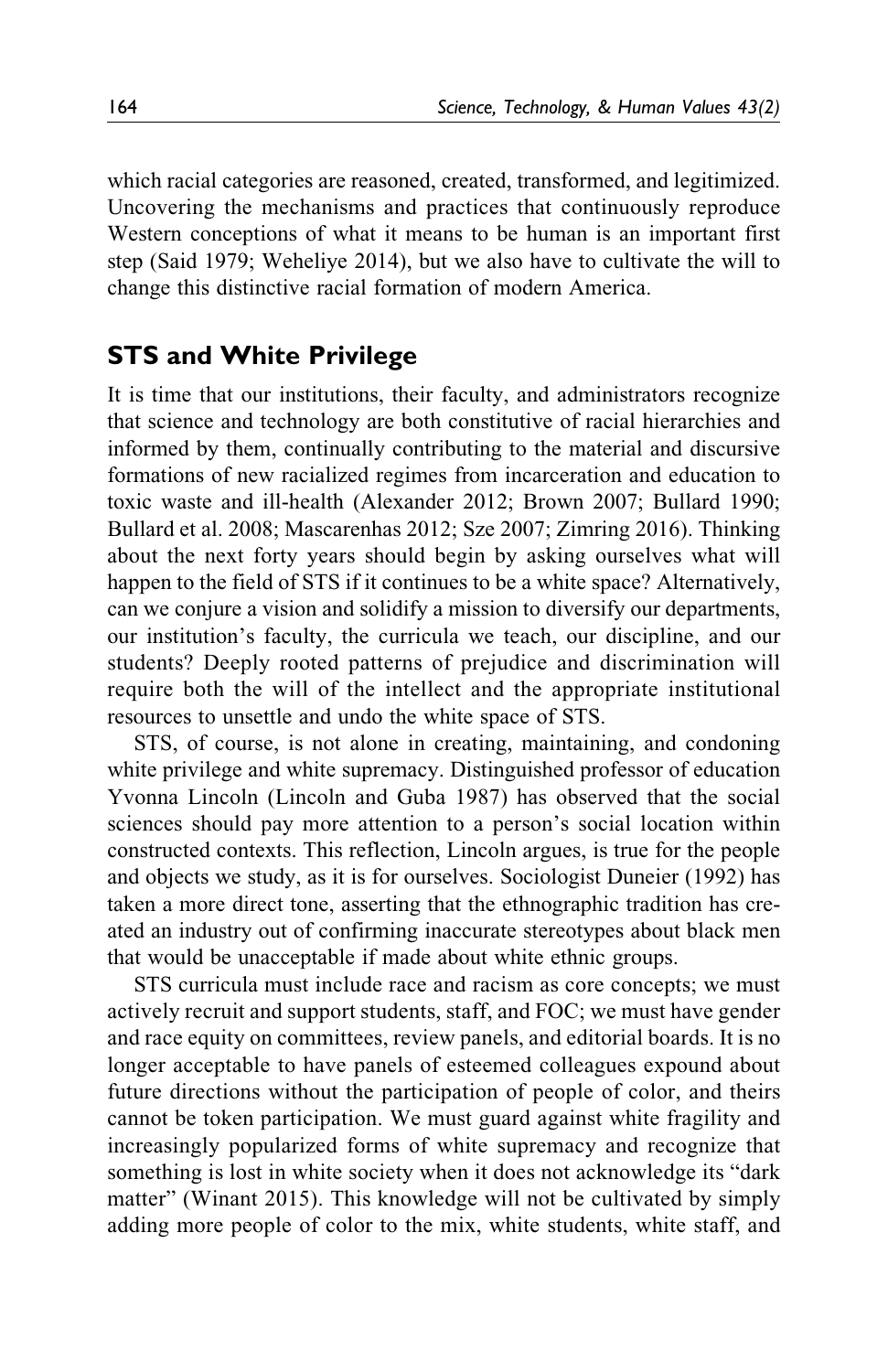white faculty have indispensable roles to play. At a time when we are urged to settle for fast solutions, make policy via Twitter, look for easy answers, and formulaic resolutions, we must find the wherewithal to confront racism and awaken people to the urgency of building antiracist movements (Davis 2016).

This diversity of people, ideas, and politics will expand our "problem choices" and turn our attention to the uncomfortable silences of our field, such as who is participating, who is affected, and how policy promotes or hinders such efforts. Culturally appropriate teaching and learning tools and pedagogy are imperative to advance such efforts (Tatum 1997; Eglash et al. 2016; Freire 2011; Gay 2010). This much-needed social movement can only be realized if we take these concerns seriously, build political coalitions between groups that are differently targeted within white supremacy, and find the collective will to think about this intellectual and political moment much more broadly.

### Author's Note

The idea for this article came from an invitation to participate in "Where has STS Traveled," a gathering of the fortieth anniversary of the inaugural meeting of the Society for Social Studies of Science.

### Acknowledgments

I would like to thank Professors Trevor Pinch and Michael Lynch for hosting this important milestone and would also like to thank Ed Hackett for providing the intellectual space for this article in this important disciplinary journal. Lastly, I would like to thank the three reviewers whose thoughtful comments and detailed revisions have greatly improved the final version.

### Declaration of Conflicting Interests

The author(s) declared no potential conflicts of interest with respect to the research, authorship, and/or publication of this article.

### Funding

The author(s) received no financial support for the research, authorship, and/or publication of this article.

### **Note**

1. Some might suggest that Du Bois's notion of two proletarians—white and black—provides a more robust paradigm for thinking about capitalism than the class structures put forward by both Marx and Weber.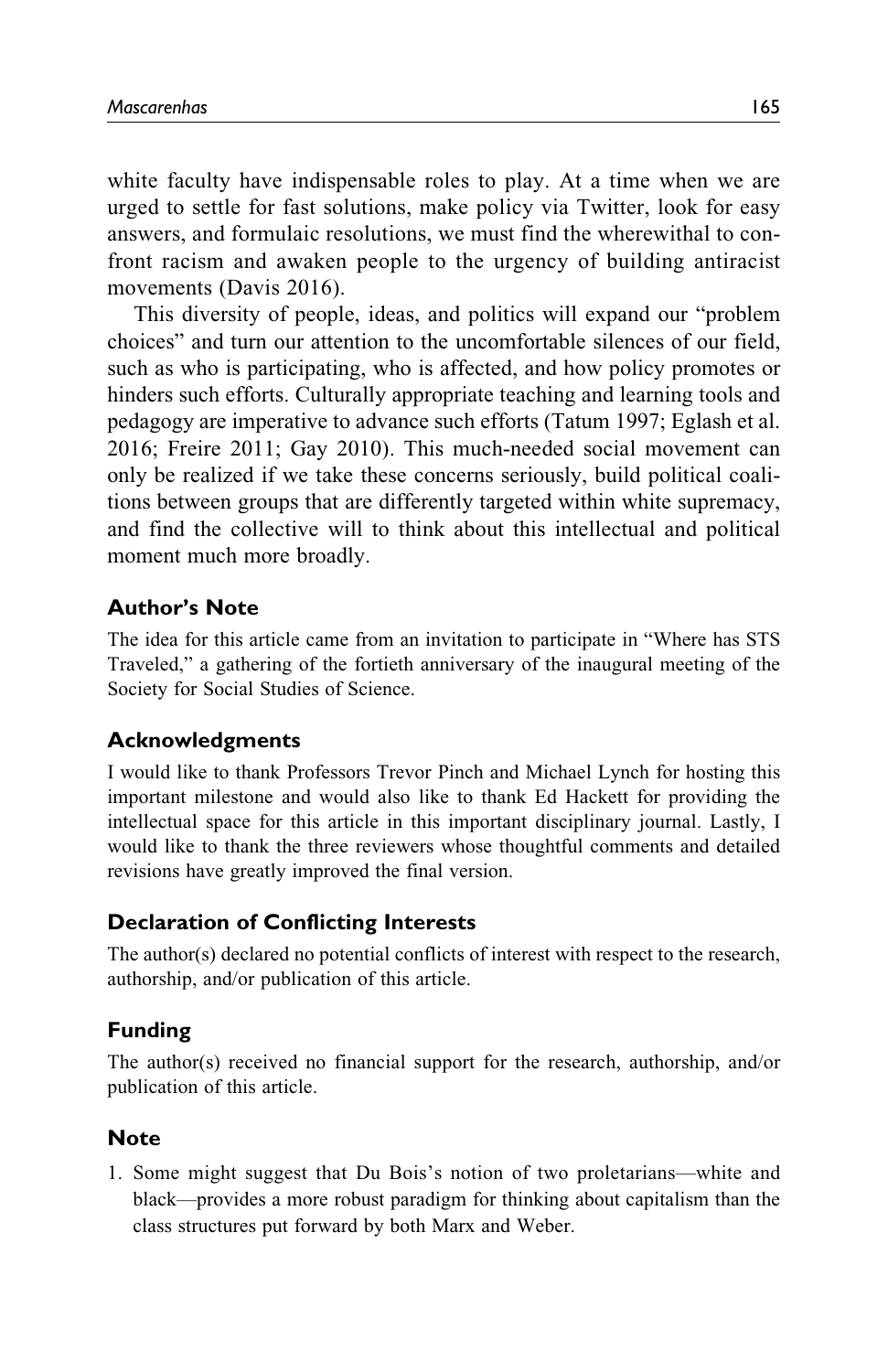### References

- Agamben, Giorgio. 1998. Homo Sacer: Soverign Power and Bare Life. Stannford, CA: Stanford University Press.
- Agamben, Giorgio. 2005. State of Exception. Chicago, IL: The University of Chicago Press.
- American Educational Research Association. 2015. "How the Science on Diversity and Affirmative Action Matters to Fisher V. University of Texas, Austin." In Bringing Science to Bear on Fisher vs. UT-Austin. Washington, DC: American Educational Research Association.
- Alexander, Michelle. 2012. The New Jim Crow. Mass Incarceration in the Age of Colorblindness, Rev. ed. New York: The New Press.
- Anderson, Elijah. 2011. The Cosmopolitan Canopy: Race and Civility in Everyday Life. New York: W.W. Norton.
- Anderson, Elijah. 2015. "The White Space." Sociology of Race and Ethnicity 1 (1): 10-21.
- Benjamin, Ruha. 2016. "Catching Our Breath: Critical Race STS and the Carceral Imagination." Engaging Science, Technology, and Society 2: 145-56.
- Blackmon, Douglas A. 2008. Slavery by Another Name: The Re-enslavement of Black Americans from the Civil War to World War II. New York: Anchor Books.
- Bliss, Catherine. 2012. Race Decoded: The Genomic Fight for Social Justice. Palo Alto, CA: Stanford University Press.
- Bonilla-Silva, Eduardo. 2010. Racism without Racists. Color-Blind Racism and Racial Inequality in Contemporary America, 3rd ed. New York: Rowman and Littlefield.
- Braun, Lundy. 2014. Breathing Race into the Machine. The Surprising Career of the Spirometer from Plantation to Genetics. Minneapolis: University of Minnesota Press.
- Brown, Phil. 2007. Toxic Exposures: Contested Illness and the Environmental Health Movement. New York: Columbia University Press.
- Browne, Simone. 2015. Dark Matters: On the Surveillance of Blackness. Durham, NC: Duke University Press.
- Bullard, Robert D. 1990. Dumping in Dixie. Boulder, CO: Westview Press.
- Bullard, Robert D., Paul Mohai, Robin Saha, and Beverly Wright. 2008. "Toxic Wastes and Race at Twenty: Why Race Still Matters after All of These Years." Environmental Law 38 (2): 371-411.
- Byrd, W. Carson. 2017. Poison in the Ivy. Race Relations and the Reproduction of Inequality on Elite College Campuses. Chapel Hill, NC: Rutgers University Press.
- Daniel Tatum, Beverly. 1997. Why Are All the Black Kids Sitting Together in the Cafeteria? New York: Basic Books.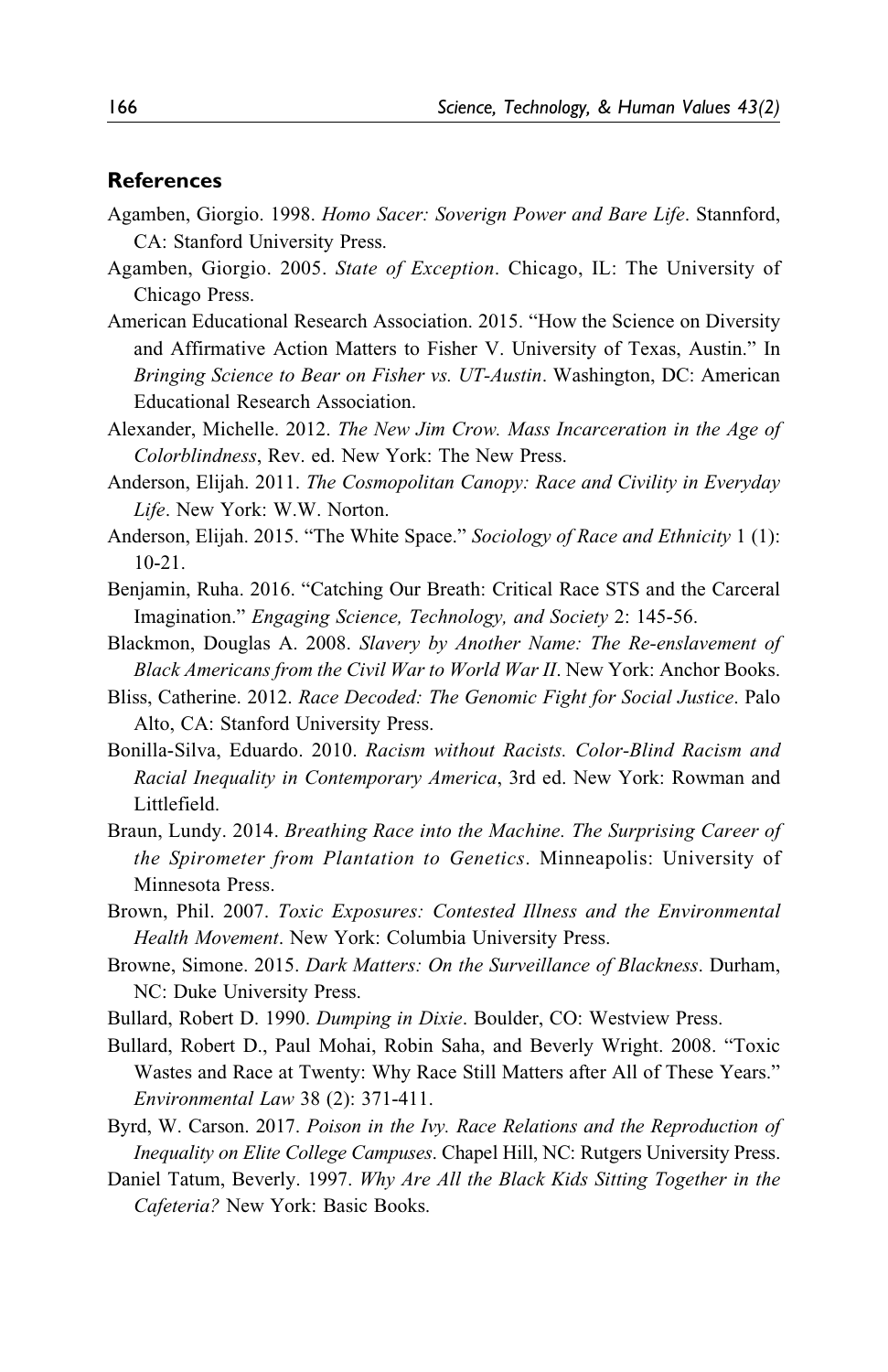- Davis, Angela Y. 2016. Freedom Is a Constant Struggle. Ferguson, Palestine, and the Foundations of a Movement. Chicago, IL: Haymarket Books.
- Duneier, Mitchell. 1992. Slim's Table. Race, Respectability, and Masculinity. Chicago, IL: The University of Chicago Press.
- Eglash, R., W. Babbitt, A. Bennett, K. Bennett, B. Callahan, J. Davis, J. Drazan, C. Hathaway, D. Hughes, M. Krishnamoorthy, M. Lachney, M. Mascarenhas, S. Sawyer, and T. Tully. 2016. "Culturally Situated Design Tools: Generative Justice as a Foundation for Stem Diversity." In Moving Students of Color from Consumers to Producers of Technology, edited by Y. A. Rankin and J. O. Thomas, 132-51. Hershey, PA: IGI Global.
- Feagin, Joe R., Herman Vera, and Nikitah Imana. 1996. The Agony of Education. Black Students at White Colleges and Universities. New York: Routledge.
- Foucault, Michel. 1980. Power/Knowledge: Selected Interviews and Other Writings 1972-1977, Edited by C. Gordon. New York: Pantheon Books.
- Foucault, Michel. 1997. "Technologies of the Self." In Michel Foucault: Ethics, Subjectivity, and Truth, edited by P. Rabinow, 223-52. New York: The New Press.
- Foucault, Michel. 2008. The Birth of Biopolitics. Lectures at the College De France 1978-79. New York: Palgrave MacMillan.
- Fouché, Rayvon. 2003. Black Inventors in the Age of Segregation. Baltimore, MD: John Hopkins University Press.
- Freire, Paulo. 2011. Pedogogy of the Oppressed. 30th Anniversary Edition, Edited by t. A. Edition. New York, NY: Bloomsbury Academic.
- Fujimura, Joan H., and Ramya Rajagopalan. 2011. "Different Differences: The Use of 'Genetic Ancestry' versus Race in Biomedical Human Genetic Research." Social Studies of Science 41 (1): 5-30.
- Garces, Liliana M. 2015. "Fisher V. University of Texas at Austin II. Research Findings on the Consequences of Eliminating Individualized Considerations of Race in Postsecondary Admissions." In How the Science on Diversity and Affirmative Action Matters to Fisher v. University of Texas, Austin, 1-6. Washington, DC: American Educational Research Association.
- Gasman, Marybeth. 2016. "An Ivy League Professor on Why Colleges Don't Hire More Faculty of Color: 'We Don't Want Them'." The Washington Post. Washington, DC: The Washington Post. [https://www.washingtonpost.com/ne](https://www.washingtonpost.com/news/grade-point/wp/2016/09/26/an-ivy-league-professor-on-why-colleges-dont-hire-more-faculty-of-color-we-dont-want-them/?utm_term=.f4a043a1151d) [ws/grade-point/wp/2016/09/26/an-ivy-league-professor-on-why-colleges-dont](https://www.washingtonpost.com/news/grade-point/wp/2016/09/26/an-ivy-league-professor-on-why-colleges-dont-hire-more-faculty-of-color-we-dont-want-them/?utm_term=.f4a043a1151d)[hire-more-faculty-of-color-we-dont-want-them/?utm\\_term=.f4a043a1151d](https://www.washingtonpost.com/news/grade-point/wp/2016/09/26/an-ivy-league-professor-on-why-colleges-dont-hire-more-faculty-of-color-we-dont-want-them/?utm_term=.f4a043a1151d)
- Gay, Geneva. 2010. Culturally Responsive Teaching. Theory, Research, and Practice, 2nd ed. New York: Teachers College Press.
- Gilroy, Paul. 1993. The Black Atlantic: Modernity and Double Consciousness. London, UK: Verso.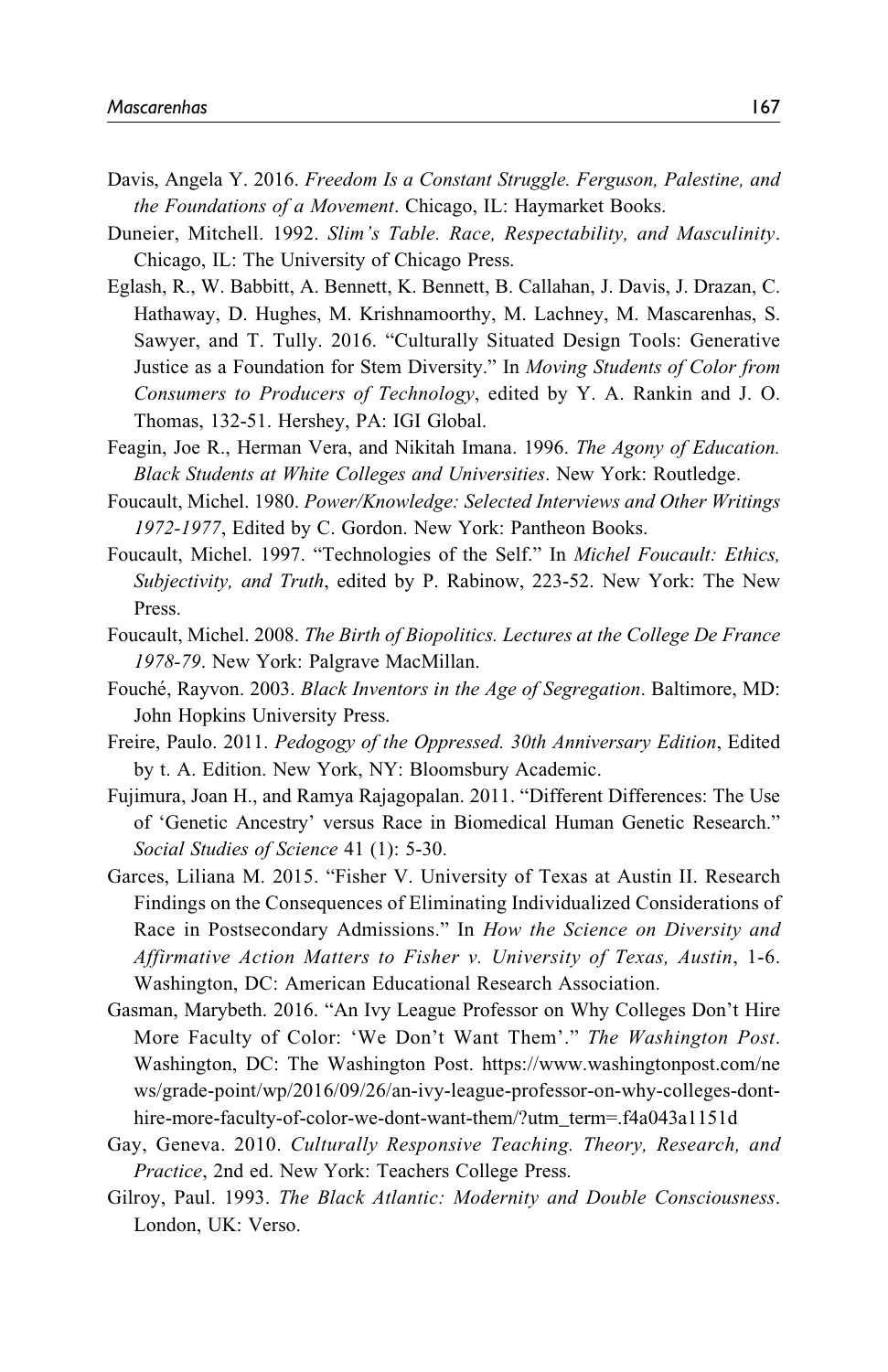- Gramsci, Antonio. 1971. Selections from the Prison Notebooks. New York: International Publishers.
- Gramsci, Antonio. Ed. (1935) 2000. The Gramsci Reader: Selected Writings, 1916-1935, Edited by D. Forgacs. New York: New York University Press.
- Haraway, Donna. 1991. "Situated Knowledges: The Science in Feminism and the Privilege of Partial Perspective." In Simians, Cyborgs and Women, edited by D. Haraway, 183-201. London, UK: Routledge.
- Haraway, Donna. 1997. Modest\_Witnes@Second\_Millennium. Femaleman\_Meets\_ Oncomouse. New York: Routledge.
- Harding, Sandra. 1991. Whose Science, Whose Knowledge? Ithaca: Cornell University Press.
- Harding, Sandra. 1993. The "Radical" Economy of Science: Toward a Democratic Future. Bloomington: Indiana University Press.
- Harding, Sandra. 1998. Is Science Multicultural?: Postcolonialisms, Feminisms, and Epistemologies. Bloomington: Indiana University Press.
- Harding, Sandra. 2008. Sciences from Below: Feminisms, Postcolonialities, and Modernities. Durham, NC: Duke University Press.
- Harding, Sandra. 2009. "Postcolonial and Feminist Philosophies of Science and Technology: Convergences and Dissonances." Postcolonial Studies 12 (4): 401-21.
- Hartsock, Nancy. 1983. "The Feminist Standpoint: Developing the Ground for a Specifically Feminst Historical Materialism." In Discovering Reality: Feminist Perspectives on Epistemology, Metaphysics, Methodology, and the Philosophy of Science, edited by S. Harding and M. Hintikka, 283-310. Dordrecht, the Netherlands: Reidel.
- Hinrichs, Peter. 2012. "The Effects of Affirmative Action Bans on College Enrollment, Educational Attainment, and the Demographic Composition of Universities." The Review of Economics and Statistics 94 (3): 712-22.
- Hogarth, Rana A. 2017. Medicalizing Blackness: Making Racial Difference in the Atlantic World, 1780-1840. Chapel Hill: University of North Carolina Press.
- Latour, Bruno. 1987. Science in Action: How to Follow Scientists and Engineers through Society. Milton Keynes, UK: Open University Press.
- Lincoln, Yvonna, and Egon Guba. 1987. "Ethics: The Failure of Positivist Science." Paper presented at the The Anual Meeting of the American Educational Research Asociation, April 20-24, 1987, Washington, DC.
- Lipsitz, George. 2011. How Racism Takes Place. Philadelphia, PA: Temple University Press.
- Longino, Helen. 1994. "In Search of Feminist Epistemologies." Monist 77 (4): 472-85.
- Malcom, Shirley M., Virginia V. VanHome, Catherine D. Gaddy, and Yolanda S. George. 1998. Losing Ground: Science and Enginering Graduate Education of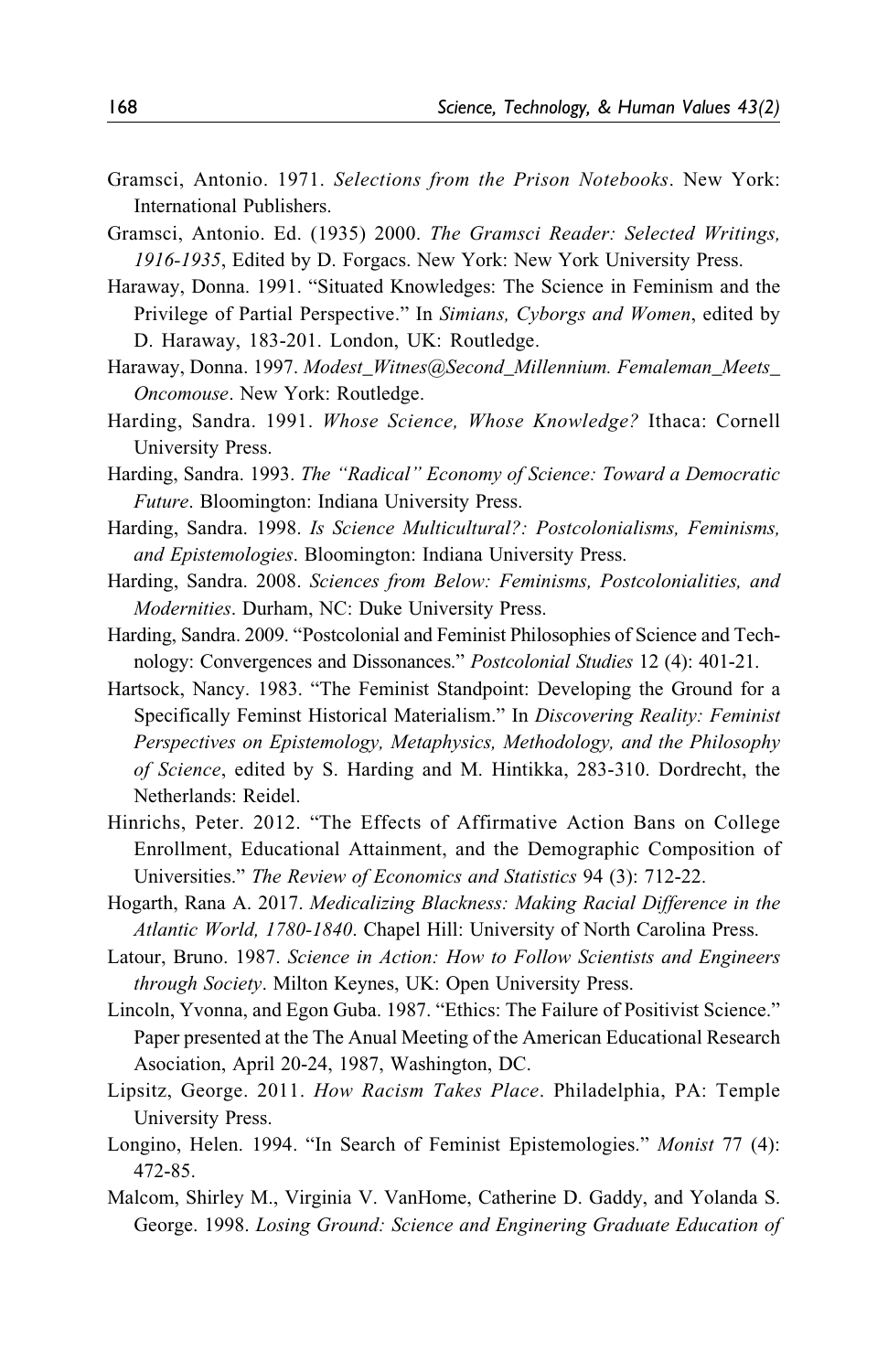Black and Hispanic Americans. Washington, DC: American Asociation for the Advancement of Science.

- Mascarenhas, Michael. 2012. Where the Waters Divide Neoliberalism, White Privilege, and Environmental Racism in Canada. Lanham, MD: Lexington Books.
- Mascarenhas, Michael, and Kelly Grindstaff. under review. "'No One Wants to Believe It:' An Explanation for the Racial and Ethnic Gaps in a Stem Focused College." Multicultural Perspectives.
- Mascarenhas, Michael, Ambar Mena, and Jessie Sodolo. 2016. Half the Battle. Corporate Campus and School Racism in an Era of #Blacklivesmatter. Troy: Rensselaer Polytechnic Institute.
- McIntosh, Peggy. 1988. "White Privilege: Unpacking the Invisible Knapsack." (Excerpt from Working Paper #189, "White Privilege and Male Privilege: A Personal Account of Coming to See Correspondence through Work in Women's Studies." Wellesley, MA: Wellesley College Center for Research on Women.
- McKittrick, Katherine. Ed. 2015. Sylvia Wynter. On Being Human as Praxis. Durham, NC: Duke University Press.
- Mitchell, Corey. 2016. Black Male Teachers a Dwindling Demographic. Accessed March 2, 2016. [http://www.edweek.org/ew/articles/2016/02/17/black-male-tea](http://www.edweek.org/ew/articles/2016/02/17/black-male-teachers-a-dwindling-demographic.html?cmp=eml-enl-eu-news1-RM) [chers-a-dwindling-demographic.html?cmp=eml-enl-eu-news1-RM](http://www.edweek.org/ew/articles/2016/02/17/black-male-teachers-a-dwindling-demographic.html?cmp=eml-enl-eu-news1-RM)
- Morning, Ann. 2011. The Nature of Race: How Scientists Think and Teach and Human Difference. Berkeley: University of California Press.
- Morris, Alson D. 2015. The Scholar Denied. W.E.B. Du Bois and the Birth of Modern Sociology. Oakland: University of California Press.
- National Science Foundation (NSF). 2017. Women, Minorities, and Persons with Disabilities in Science and Engineering. [https://www.nsf.gov/statistics/2017/](https://www.nsf.gov/statistics/2017/nsf17310/) [nsf17310/](https://www.nsf.gov/statistics/2017/nsf17310/)
- Nelkin, Dorothy. 1995. "Science Controveries: The Dynamics of Public Disputes in the United States." In Handbook of Science and Technology Studies, edited by S. Jasanoff, G. Markle, J. Petersen, and T. Pinch, 361-88. Thousand Oaks, CA: Sage.
- Pollock, Anne, and Banu Subramaniam. 2016. "Resisting Power, Retooling Justice: Promises of Feminist Postcolonial Technosciences." Science, Technology, & Human Values 41 (6): 951-66.
- Pulido, Laura. 2000. "Rethinking Environmental Racism: White Privilege and Urban Development in Southern California." Annals of the Association of American Geographers 90 (1): 12-40.
- Rajagopalan, Ramya M., Alondra Nelson, and Joan H. Fujimura. 2017. "12 Race and Science in the Twenty-First Century." In The Handbook of Science and